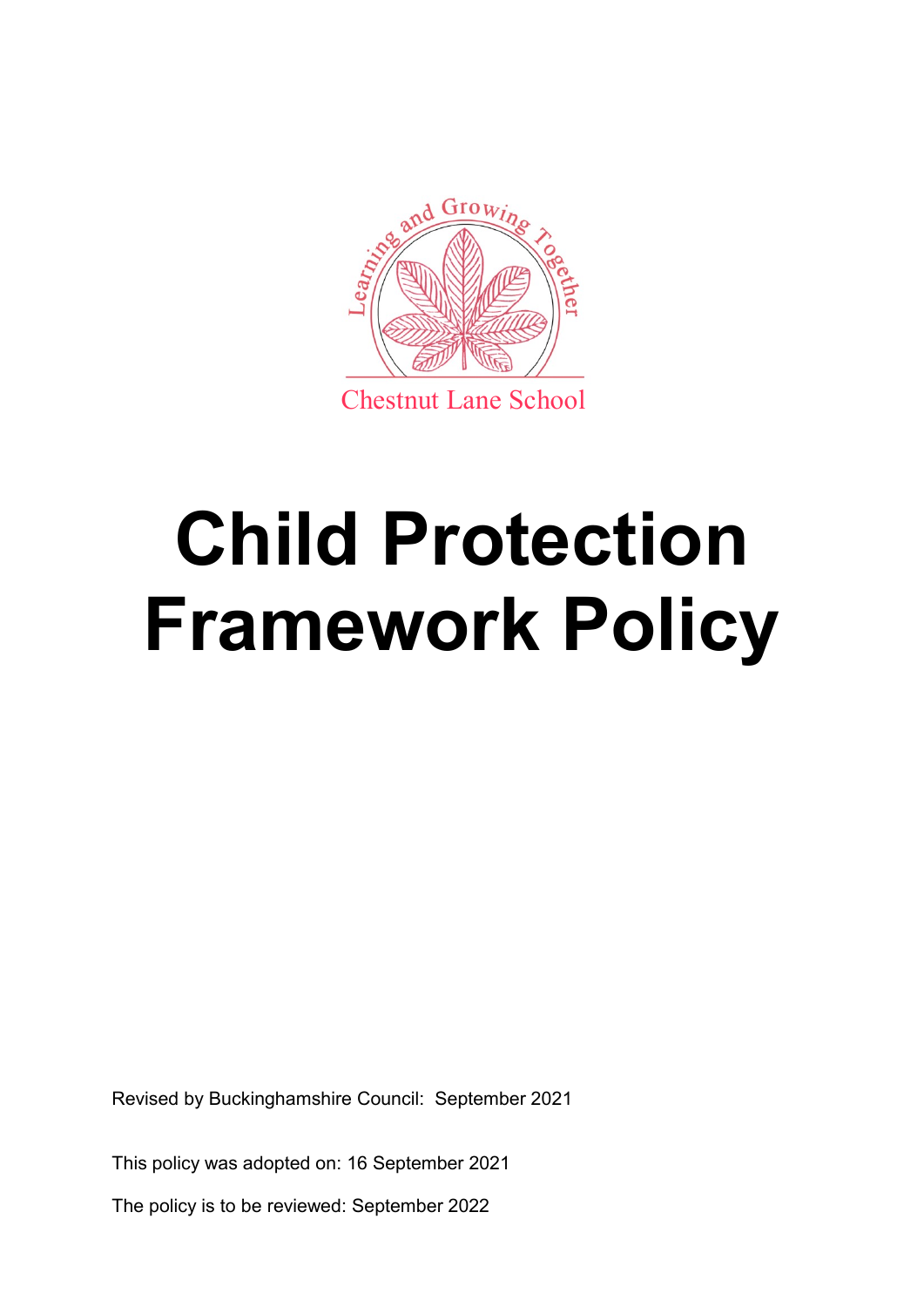# **CONTENTS**

- 1. Contacts
	- School contacts
	- Contacts in County
	- Other contacts
	- Linked policies
	- Definitions
- 2. Introduction
- 3. Responsibilities
- 4. Procedures
- 5. Record-keeping and retention of records
- 6. Confidentiality
- 7. Dealing with disclosure
- 8. Multi-agency working
- 9. Supporting staff
- 10. Allegations against staff, supply staff, volunteers and contractors (including Ggvernors)
- 11. Whistleblowing
- 12. Physical intervention/positive handling
- 13. Anti-bullying
- 14. Discriminatory incidents
- 15. Health and safety
- 16. Prevent duty
- 17. Online safety
- 18. Sending nude or semi-nude images
- 19. Peer on peer abuse
- 20. Sexual violence and sexual harassment
- 21. Cultural Issues
- 22. So-called 'honour' based abuse
- 23. Contextual safeguarding
- 24. Serious violence
- 25. Domestic abuse
- 26. Children in need of a social worker (Child Protection and Child In Need Plans)

Buckinghamshire Council Child Protection Framework Policy – Sept 2021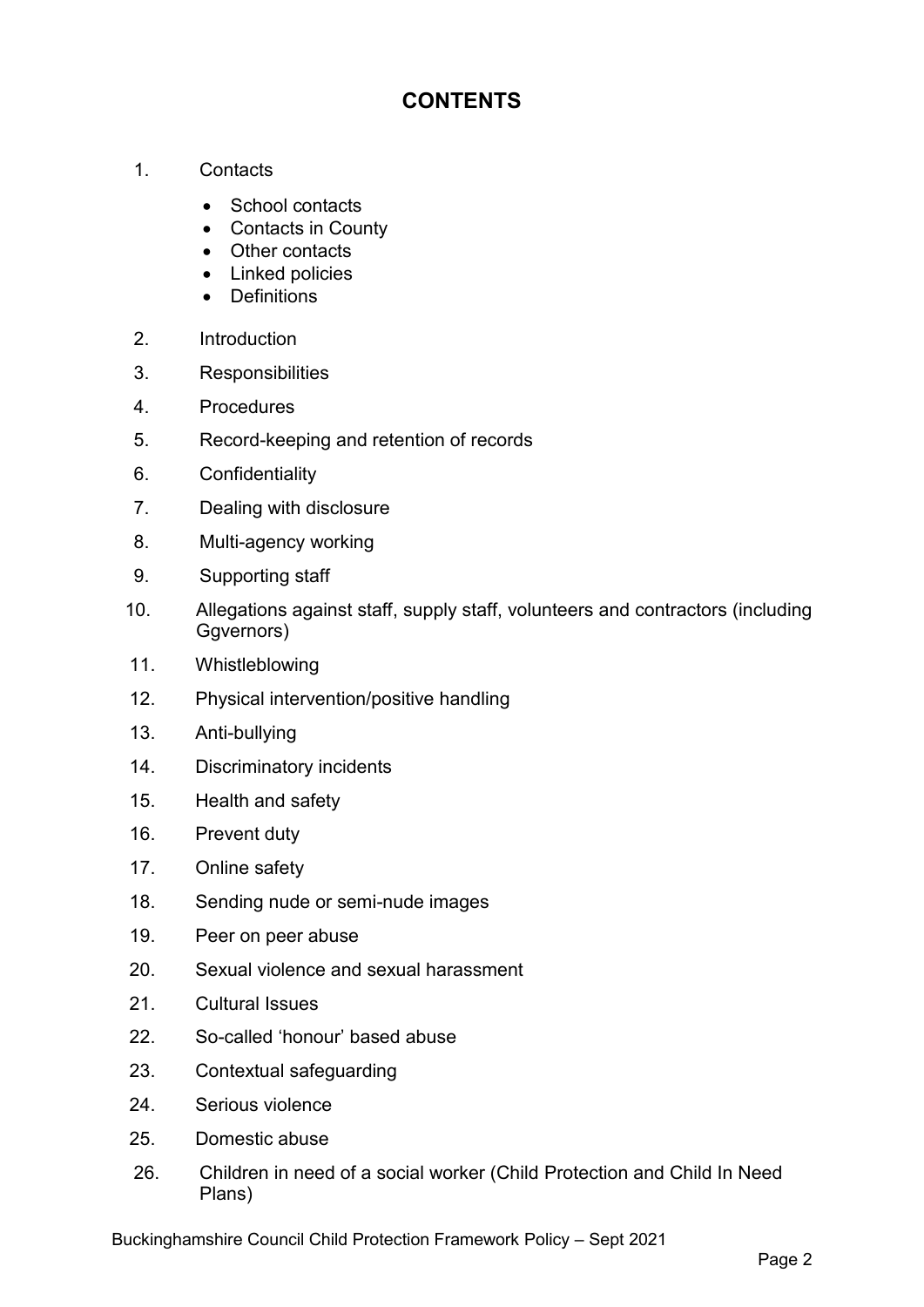- 27. Mental health
- 28. Use of photography
- 29. Policy review Appendix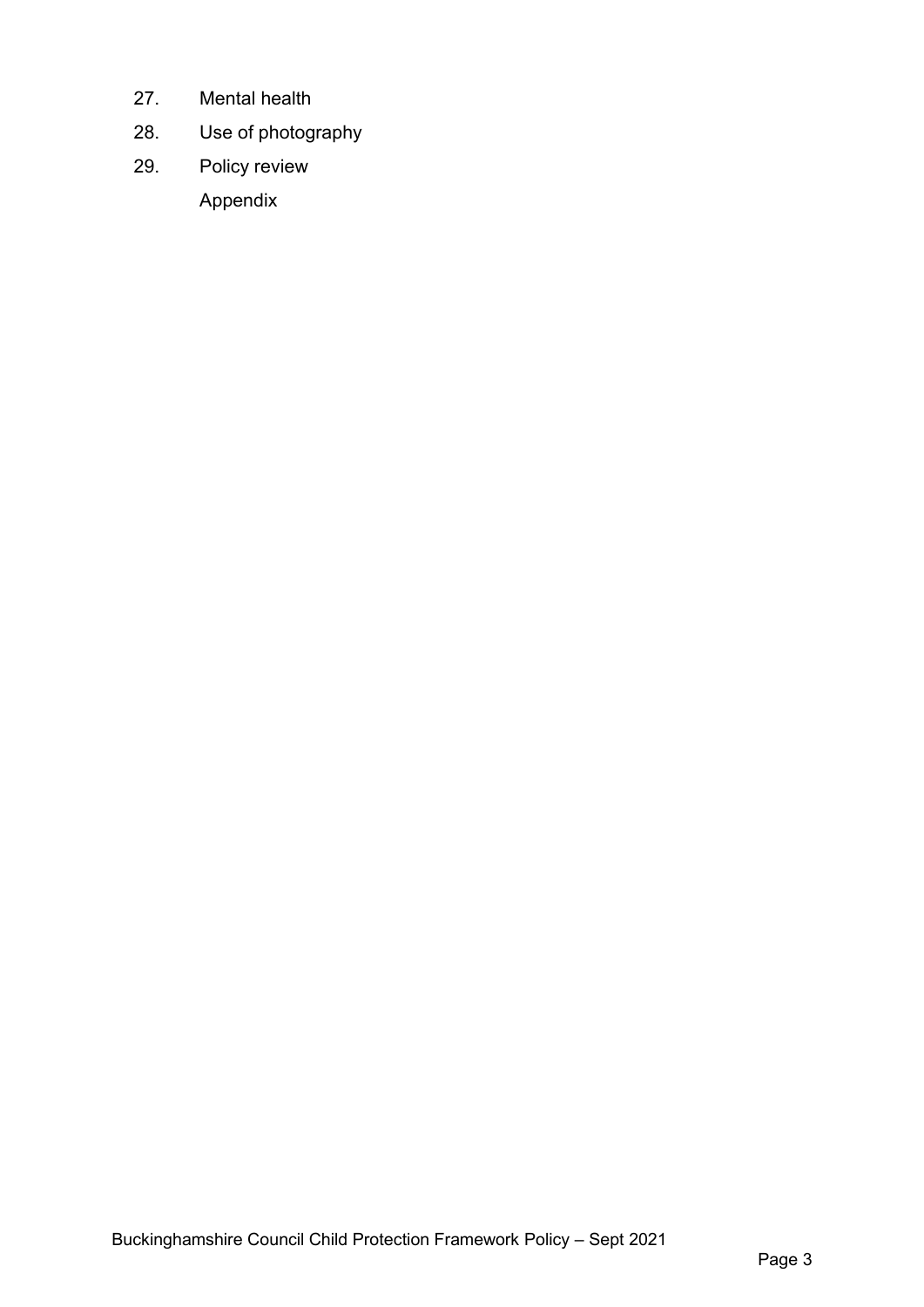# **1. Contacts**

## **School contacts**

| <b>Headteacher</b>                               | Gemma Rehal                                                     |
|--------------------------------------------------|-----------------------------------------------------------------|
| <b>Designated Safeguarding Lead</b><br>(DSL)     | Gemma Rehal                                                     |
| <b>Deputy Designated Safeguarding</b><br>Lead(s) | Megan Harper                                                    |
| <b>Nominated Safeguarding</b><br>Governor        | Ayesha Aleem                                                    |
| <b>Chair of Governors</b>                        | <b>Steve West</b><br>Chairofgovernors@chestnutlane.bucks.sch.uk |

# **Contacts in County**

| <b>Education Safeguarding Advisory Service</b><br>ESAS offers support to education providers to assist them to deliver<br>effectively on all aspects of their safeguarding responsibilities.                                                                                                                                                                                                                                                                                             | 01296 387981                                  |
|------------------------------------------------------------------------------------------------------------------------------------------------------------------------------------------------------------------------------------------------------------------------------------------------------------------------------------------------------------------------------------------------------------------------------------------------------------------------------------------|-----------------------------------------------|
| <b>First Response Team (including Early Help, Channel)</b><br>The First Response Team process all new referrals to social care,<br>including children with disabilities. Referrals are assessed by the team<br>to check the seriousness and urgency of the concerns and whether<br>Section 17 and/or Section 47 of the Children Act 1989 apply. The First<br>Response Team will ensure that the referral reaches the appropriate<br>team for assistance in a quick and efficient manner. | 01296 383962<br>Out of hours<br>0800 999 7677 |
| <b>Local Authority Designated Officer (LADO)</b><br>The Buckinghamshire Local Authority Designated Officer (LADO) is<br>responsible for overseeing the management of all allegations against<br>people in a position of trust who work with children in Buckinghamshire<br>on either a paid or voluntary basis                                                                                                                                                                           | 01296 382070                                  |
| <b>Bucks Family Information Service</b><br>Information for families on a range of issues including childcare,<br>finances, parenting and education                                                                                                                                                                                                                                                                                                                                       | 01296 383065                                  |
| <b>Buckinghamshire Safeguarding Children Partnership (BSCP)</b><br>Procedures, policies and practice guidelines                                                                                                                                                                                                                                                                                                                                                                          |                                               |
| <b>Schools Web</b><br>School bulletin, Safeguarding links, A-Z guide to information and services                                                                                                                                                                                                                                                                                                                                                                                         |                                               |
| <b>Buckinghamshire Council Equalities &amp; School</b><br><b>Improvement Manager</b>                                                                                                                                                                                                                                                                                                                                                                                                     | 01296 382461                                  |
| <b>Buckinghamshire Council Prevent Co-ordinator</b>                                                                                                                                                                                                                                                                                                                                                                                                                                      | 01296 674784                                  |
| <b>Thames Valley Police</b>                                                                                                                                                                                                                                                                                                                                                                                                                                                              | 101<br>(999 in case of<br>emergency)          |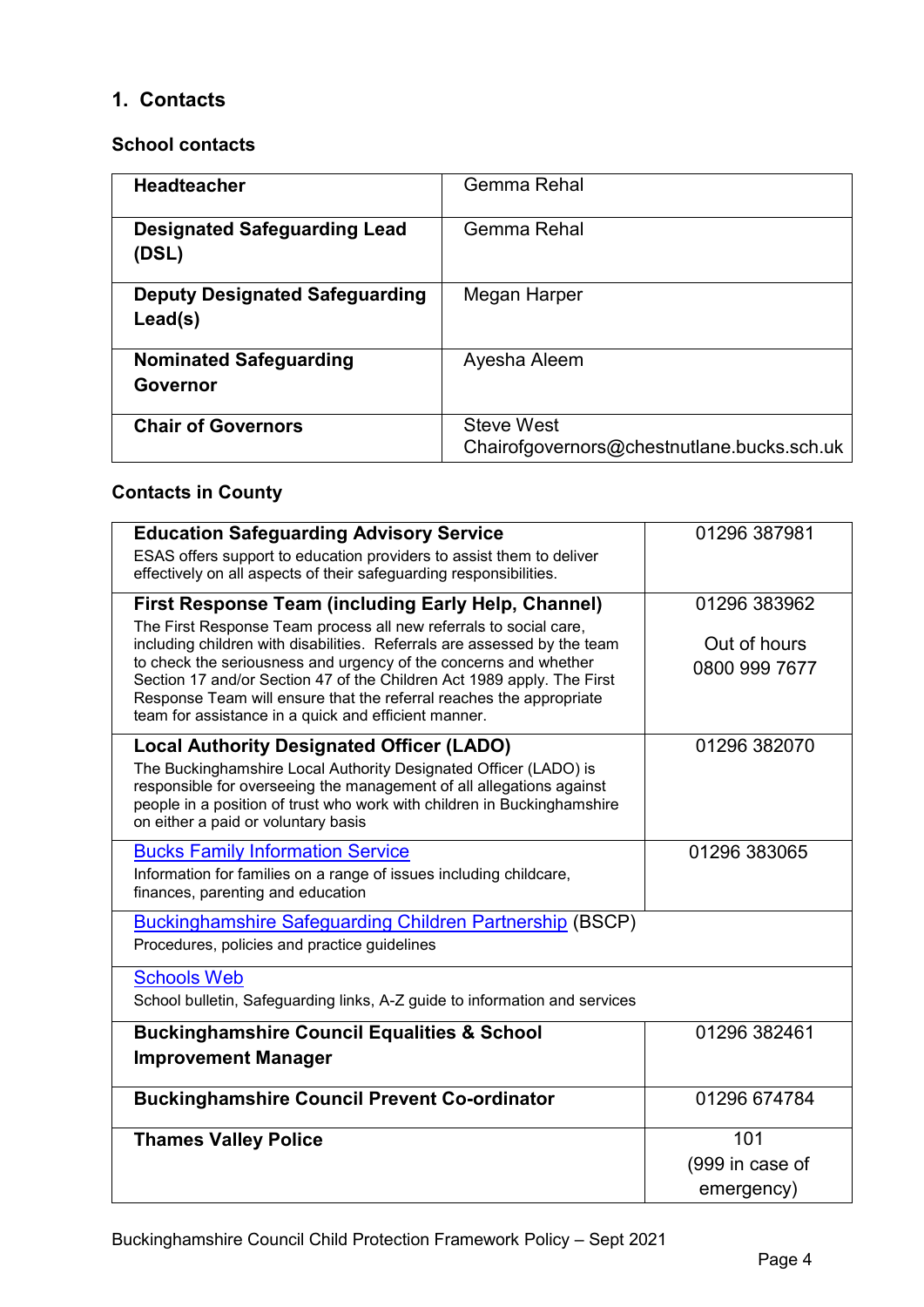## **Other contacts**

| <b>NSPCC</b><br><b>NSPCC</b>                                                                                   | 0800 800 5000                         |
|----------------------------------------------------------------------------------------------------------------|---------------------------------------|
| Childline<br><b>Childline</b>                                                                                  | 0800 11 11                            |
| Kidscape - Parent Advice Line (bullying)<br>(Mon-Weds from 9:30am to 2:30pm)<br><b>Kidscape</b>                | 020 7823 5430                         |
| <b>Female Genital Mutilation Helpline (NSPCC)</b><br><b>NSPCC FGM Helpline</b>                                 | 0800 028 3550<br>fgmhelp@nspcc.org.uk |
| Samaritans - Helpline<br><b>Samaritans</b>                                                                     | 116 123                               |
| Forced Marriages Unit - Foreign and Commonwealth Office<br>Forced marriage - GOV.UK                            | 020 7008 0151<br>fmu@fco.gov.uk       |
| Crimestoppers<br><b>Crimestoppers</b>                                                                          | 0800 555 111                          |
| R-U Safe?<br>Barnardos - Children/Young People Sexual Exploitation<br>Service<br><b>Barnardos RUSafe Bucks</b> | 01494 785 552                         |
| <b>CEOP</b> (Child Exploitation and Online Protection)                                                         |                                       |

## **Linked documents**

This policy should be read in conjunction with the following policies and other policies you feel it would be useful to refer to:

- Anti-bullying
- Attendance
- Behaviour
- Children Looked After
- Equalities, Diversity and Cohesion
- Lettings and Remissions
- SEND
- Health & Safety (including managing children with medical needs)
- E-Safety (including use of social media)
- Staff Code of Conduct (including use of mobile phone)
- PSHE & RSHE
- $\bullet$  RE
- Visitors
- Whistleblowing
- Safer Recruitment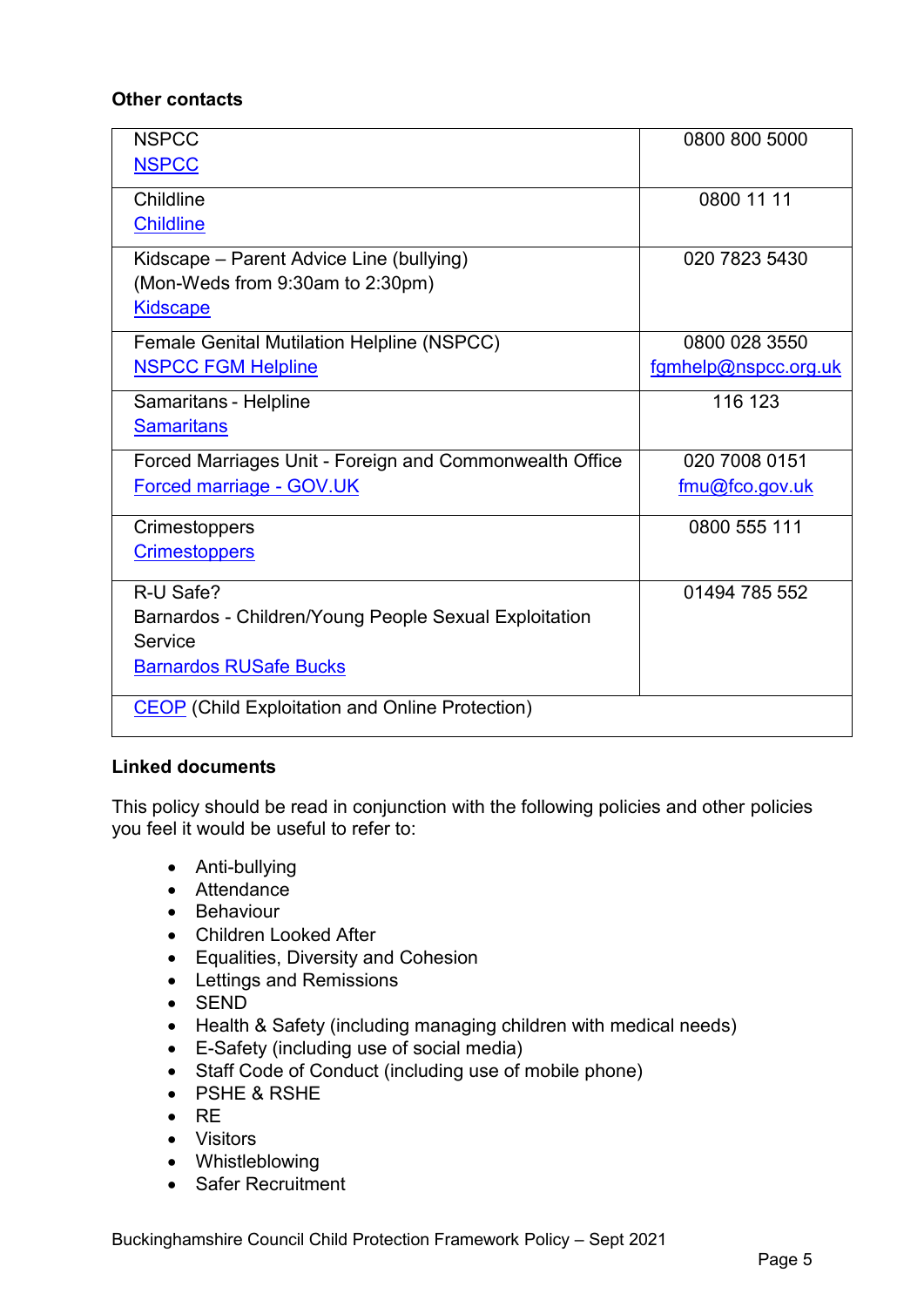• Retention policy

## **Definitions**

Safeguarding and promoting the welfare of children means:

- Protecting children from maltreatment
- Preventing impairment of children's mental and physical health or development
- Ensuring that children grow up in circumstances consistent with the provision of safe and effective care
- Taking action to enable all children to have the best outcomes.

Child protection is part of the safeguarding process and it refers to the procedures undertaken to protect individual children who have been identified as suffering or likely to suffer significant harm.

Abuse is a form of maltreatment of a child and may involve inflicting harm or failing to act to prevent harm. Further information regarding the categories of abuse can be found in the appendix to this document.

Children includes everyone under the age of 18

# **2. Introduction**

**2.1.** At Chestnut Lane School we believe that a policy on child protection is founded on the right of all children to be safe. We expect all members of the school community including staff, governors, supply staff and volunteers to share this commitment. Every member of the school community is responsible for contributing to a positive culture of safeguarding.

The aim of this policy is to provide staff, supply staff, governors and volunteers with the framework they need to keep children in Chestnut Lane School safe and secure and to provide parents and carers with the information about how we will safeguard their children whilst in our care.

This policy has been developed in accordance with following legislation and guidance:

- Children Act 1989 (amended 2004)
- "Working Together to Safeguard Children 2018" July 2018 Working [Together To Safeguard Children July 2018](https://www.gov.uk/government/publications/working-together-to-safeguard-children--2)
- "Keeping Children Safe in Education"- statutory guidance for schools and further education colleges - Sept 2021 [Keeping Children in Education](https://assets.publishing.service.gov.uk/government/uploads/system/uploads/attachment_data/file/999348/Keeping_children_safe_in_education_2021.pdf)  [2021](https://assets.publishing.service.gov.uk/government/uploads/system/uploads/attachment_data/file/999348/Keeping_children_safe_in_education_2021.pdf)
- • [Information](https://www.gov.uk/government/publications/safeguarding-practitioners-information-sharing-advice) Sharing Guidance for Safeguarding Practitioners Information [Sharing Guidance](https://www.gov.uk/government/publications/safeguarding-practitioners-information-sharing-advice) – DfE July 2018
- Children Missing Education; Statutory Guidance for Local Authorities Sept 2016 [Children missing education -](https://www.gov.uk/government/publications/children-missing-education) GOV.UK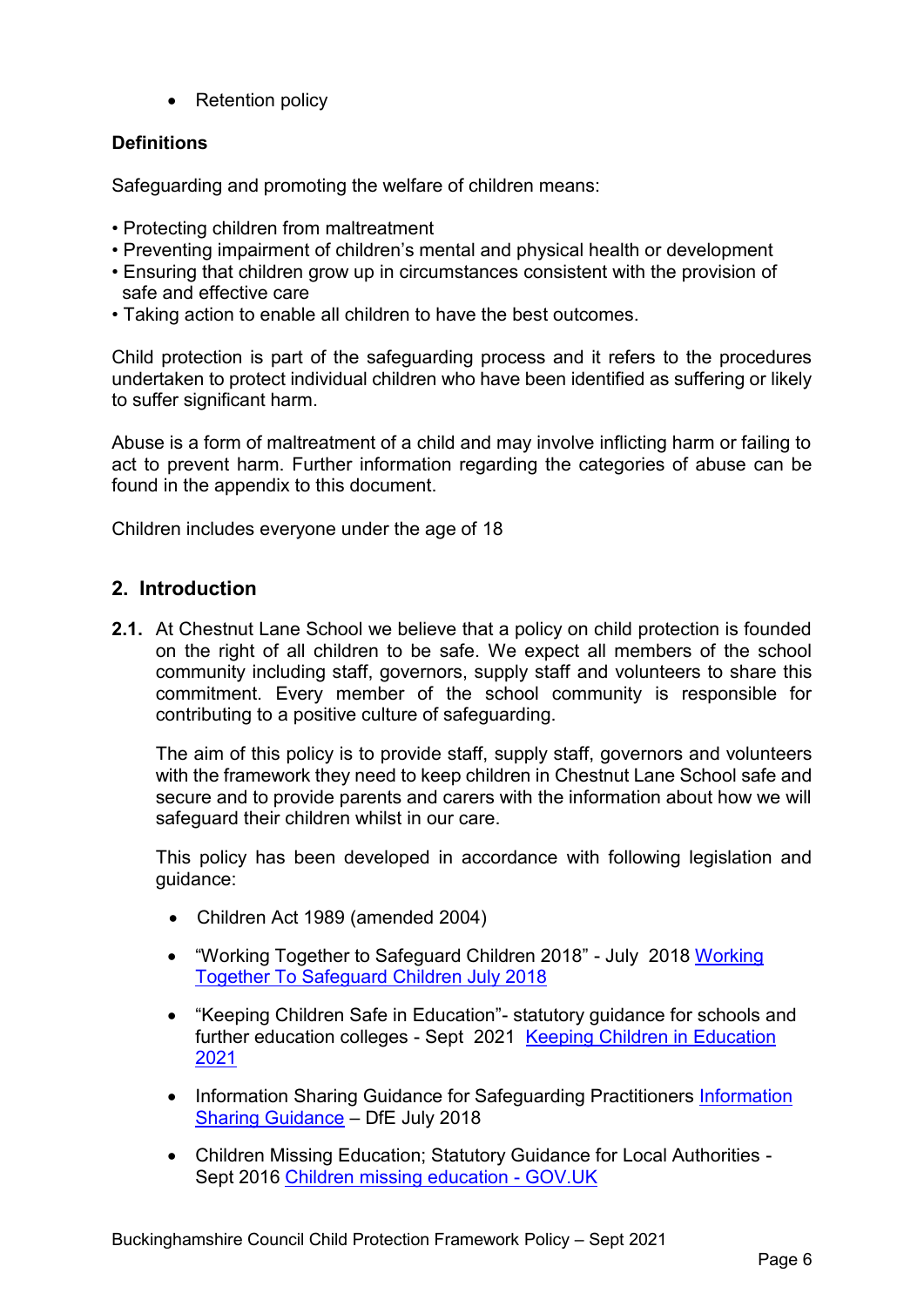- Statutory Guidance issued under section 29 of the Counter-Terrorism and Security Act - 2015 [Prevent Duty Guidance](https://www.gov.uk/government/publications/prevent-duty-guidance)
- Sexual Violence and Sexual Harassment between Children in Schools and Colleges – Sept 2021 [Sexual Violence and Sexual Harassment between](https://assets.publishing.service.gov.uk/government/uploads/system/uploads/attachment_data/file/999239/SVSH_2021.pdf)  [Children in Schools and Colleges](https://assets.publishing.service.gov.uk/government/uploads/system/uploads/attachment_data/file/999239/SVSH_2021.pdf)
- The Equality Act 2010 [Equality Act 2010: guidance -](https://www.gov.uk/guidance/equality-act-2010-guidance) GOV.UK
- • [What to](https://assets.publishing.service.gov.uk/government/uploads/system/uploads/attachment_data/file/419604/What_to_do_if_you_re_worried_a_child_is_being_abused.pdf) do if you're worried a child is being abused March 2015 What to [do if you are worried a child is being abused](https://assets.publishing.service.gov.uk/government/uploads/system/uploads/attachment_data/file/419604/What_to_do_if_you_re_worried_a_child_is_being_abused.pdf)
- Statutory guidance on FGM Multi-agency Statutory Guidance on Female [Genital Mutilation](https://assets.publishing.service.gov.uk/government/uploads/system/uploads/attachment_data/file/912996/6-1914-HO-Multi_Agency_Statutory_Guidance_on_FGM__-_MASTER_V7_-_FINAL__July_2020.pdf)
- **2.2.** We believe clear governance and leadership is central to embedding a safeguarding culture. The Governing Body takes its responsibility seriously under **section 175 of the Education Act 2002** to safeguard and promote the welfare of children; working together with other agencies to ensure effective and robust arrangements are in place within our school to identify and support those children who are suffering harm or whom may be at risk of harm. Governors will ensure all staff at the school have read and understood their responsibilities pertaining to **Part 1, Part 5 and Annexe B of Keeping Children Safe in Education, Sept 2021**.
- **2.3.** All staff are required to read and adhere to the **Staff Code of Conduct**.
- **2.4.** The school recognises that as well as risks to the welfare of children from within their families, children may be vulnerable to abuse or exploitation outside their homes and from other children. Staff must remain vigilant and alert to these potential risks.
- **2.5.** The aims of this policy are:
	- **2.5.1.** To provide an environment in which children feel safe, secure, valued and respected.
	- **2.5.2.** Children feel confident that they can talk to adults within school to share any concerns that they may have.
	- **2.5.3.** To ensure all teaching staff, non-teaching staff, supply staff, governors and volunteers:
		- are aware of the need to safeguard and promote the wellbeing of children
		- identify the need for early support
		- promptly report concerns, in line with guidance from the Buckinghamshire Continuum of Need
		- are trained to recognise signs and indicators of abuse.
	- **2.5.4.** For all staff to recognise that safeguarding and promoting the welfare of children is defined as:
		- Protecting children from maltreatment
		- Preventing impairment of children's mental and physical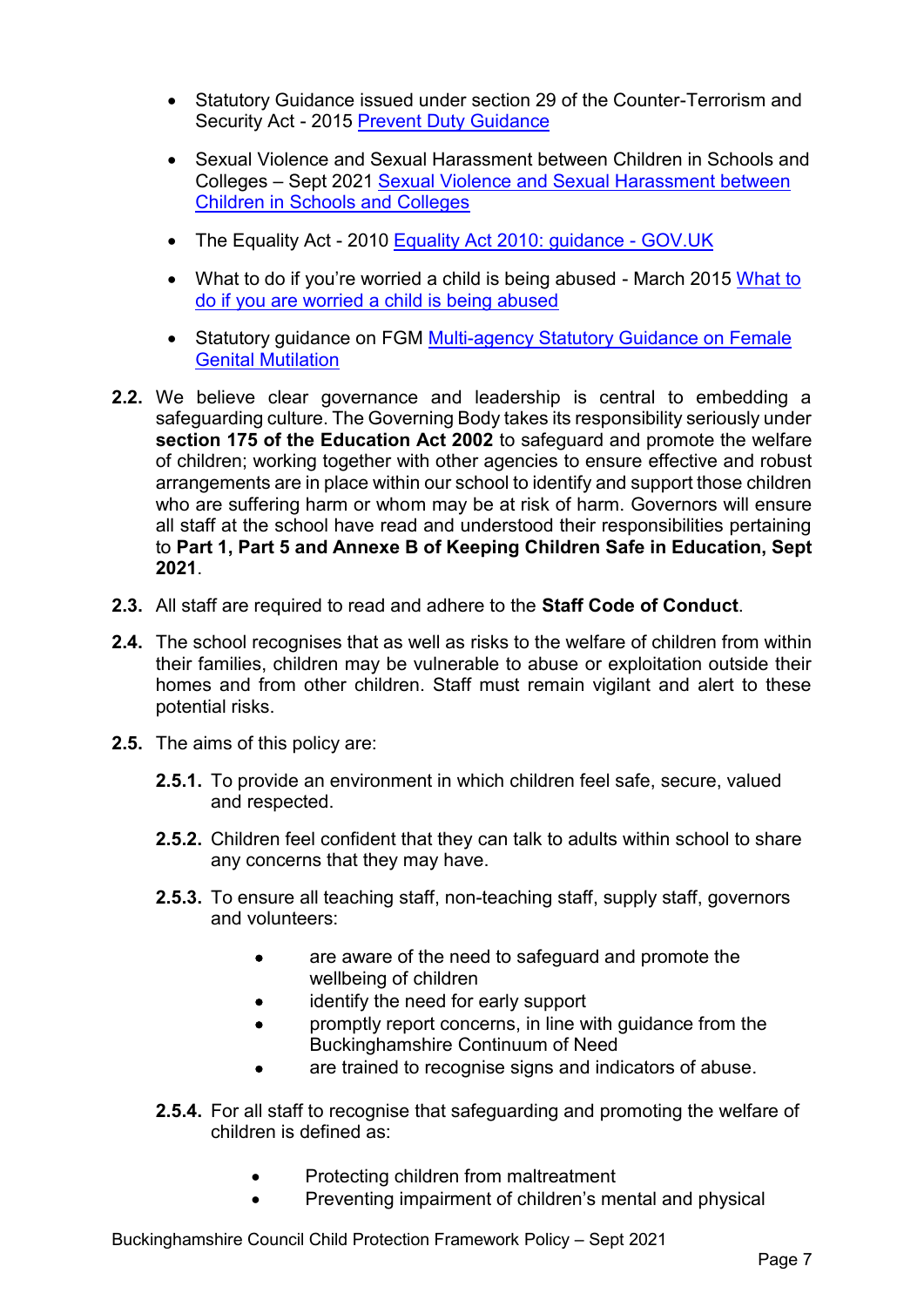health or development

- Ensuring that children grow up in circumstances consistent with the provision and effective care
- Taking action to enable all children to have the best outcomes.
- **2.5.5.** To provide systematic means of monitoring children known to be, or thought to be at risk of harm and ensure contribution to assessments of need and support plans for those children.
- **2.5.6.** To ensure Chestnut Lane School has a clear system for communicating concerns both internally and with external agencies in line with the Working Together guidance.
- **2.5.7.** To ensure the school has robust systems in place to accurately record safeguarding and child protection concerns.
- **2.5.8.** To develop effective working relationships with all other agencies involved in safeguarding, supporting the needs of children at our school.
- **2.5.9.** To ensure that all staff appointed have been through the safer recruitment process and understand the principles of safer working practices as set out in our **Staff Code of Conduct**.
- **2.5.10.** To ensure that any community users of our facilities have due regard to expectations of how they should maintain a safe environment, which supports children's wellbeing.
- **2.5.11.** This policy is published on our website, (within the parents tab, in the policy section and hard copies are available from the school office.

# **3. Responsibilities**

- **3.1.** All staff, supply staff, volunteers, visitors, governors and contractors understand safeguarding children is everyone's responsibility. Any person who receives a disclosure of abuse, an allegation or suspects that abuse may have occurred must report it immediately to Gemma Rehal (Designated Safeguarding Lead; DSL) or, in their absence, to Megan Harper (Deputy DSL). In the absence of either of the above, concerns will be brought to the attention of the most senior member of staff on site. Staff understand that if there is an immediate risk of harm then the police or First Response will be called directly and the DSL will be updated at the earliest opportunity.
- **3.2** Staff must maintain a good working knowledge of the Buckinghamshire Continuum of Need The Continuum of Need - [Buckinghamshire Safeguarding](https://www.buckssafeguarding.org.uk/childrenpartnership/professionals/continuum-of-need/)  [Children Partnership \(buckssafeguarding.org.uk\)](https://www.buckssafeguarding.org.uk/childrenpartnership/professionals/continuum-of-need/) and any updates and how it should be used to inform decision making regarding a referral to First Response.
- **3.3** Staff have the skills, knowledge and understanding to keep both looked after children and previously looked after children safe.

Buckinghamshire Council Child Protection Framework Policy – Sept 2021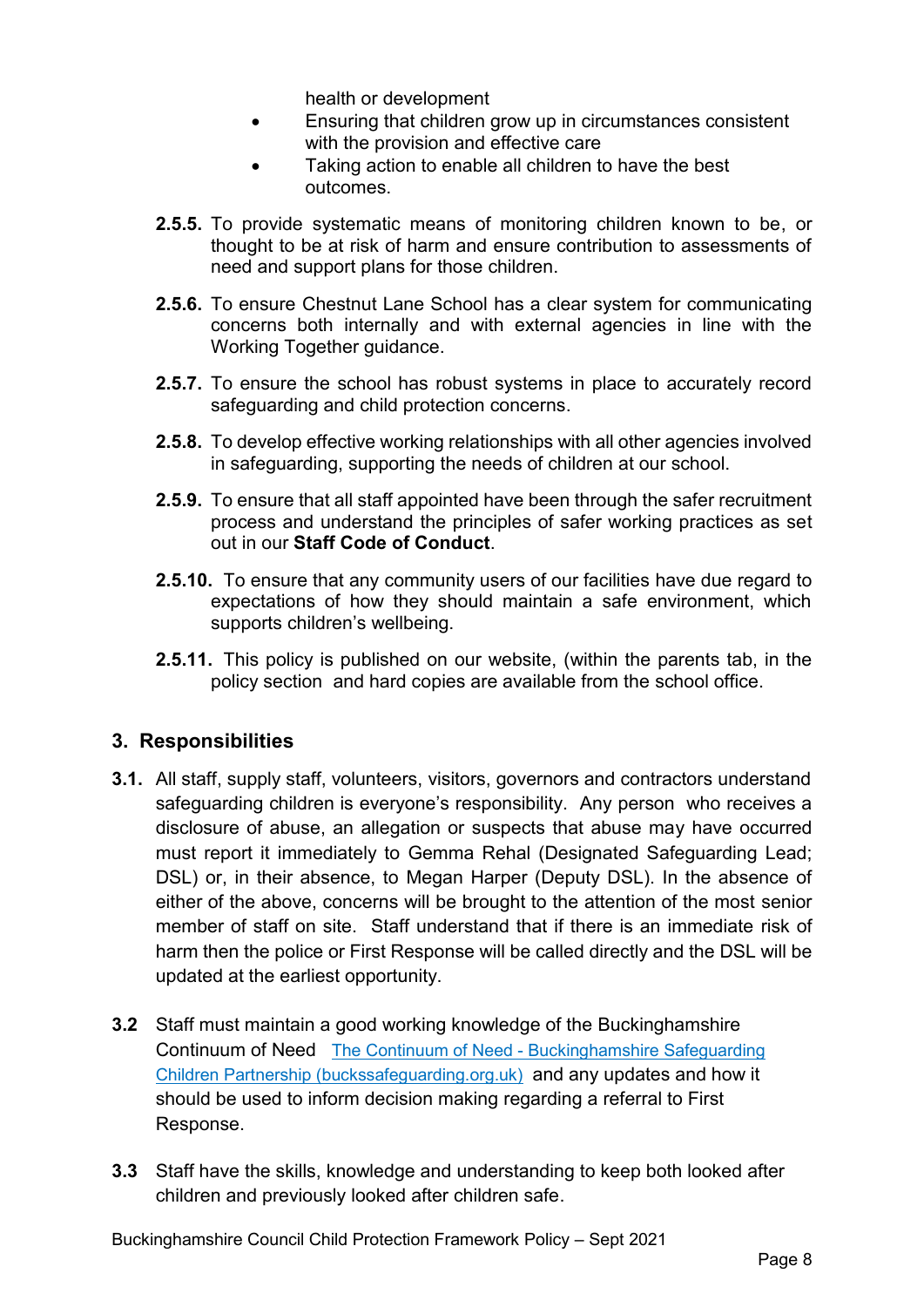- **3.4** Staff understand vulnerability and that barriers exist when recognising abuse and neglect for children. Consider the following groups who may have increased vulnerability:
	- > Young carers
	- Children with SEND
	- $\triangleright$  Children living with domestic abuse
	- $\triangleright$  Children whose parents suffer with poor mental health, including substance misuse
	- Criminal exploitation, including sexual exploitation, radicalisation and gang involvement
	- $\triangleright$  Look after children and previously look after children
	- $\triangleright$  Children who have a social worker
	- $\triangleright$  Privately fostered children
	- Asylum seekers
	- So-called Honour Based Violence, including FGM and forced marriage
	- $\triangleright$  Children who frequently go missing or whose attendance is a concern
	- $\triangleright$  Children who are part of the LGBTQ group or who are exploring gender identification
	- Children who are at risk of discrimination due to faith and belief, race or ethnicity.
- **3.5.** The Governing Body understands and fulfils its safeguarding responsibilities.

It must:

- **3.5.1.** Ensure that the Headteacher and (when not the Headteacher) the DSL create and maintain a strong, positive culture of safeguarding within the school.
- **3.5.2.** Ensure that this policy reflects the unique features of the community we serve and the needs of the pupils attending our provision. This policy will be reviewed at least annually.
- **3.5.3.** Regularly monitor and evaluate the effectiveness of this Child Protection Policy.
- **3.5.4.** Appoint a Designated Safeguarding Lead (DSL), who is a member of the Senior Leadership Team (SLT) and has the required level of authority and also appoint at least one Deputy DSL. The Headteacher has overall responsibility for safeguarding within the school. The roles and responsibilities of the DSL and Deputy DSL are made explicit in those post-holders' job descriptions.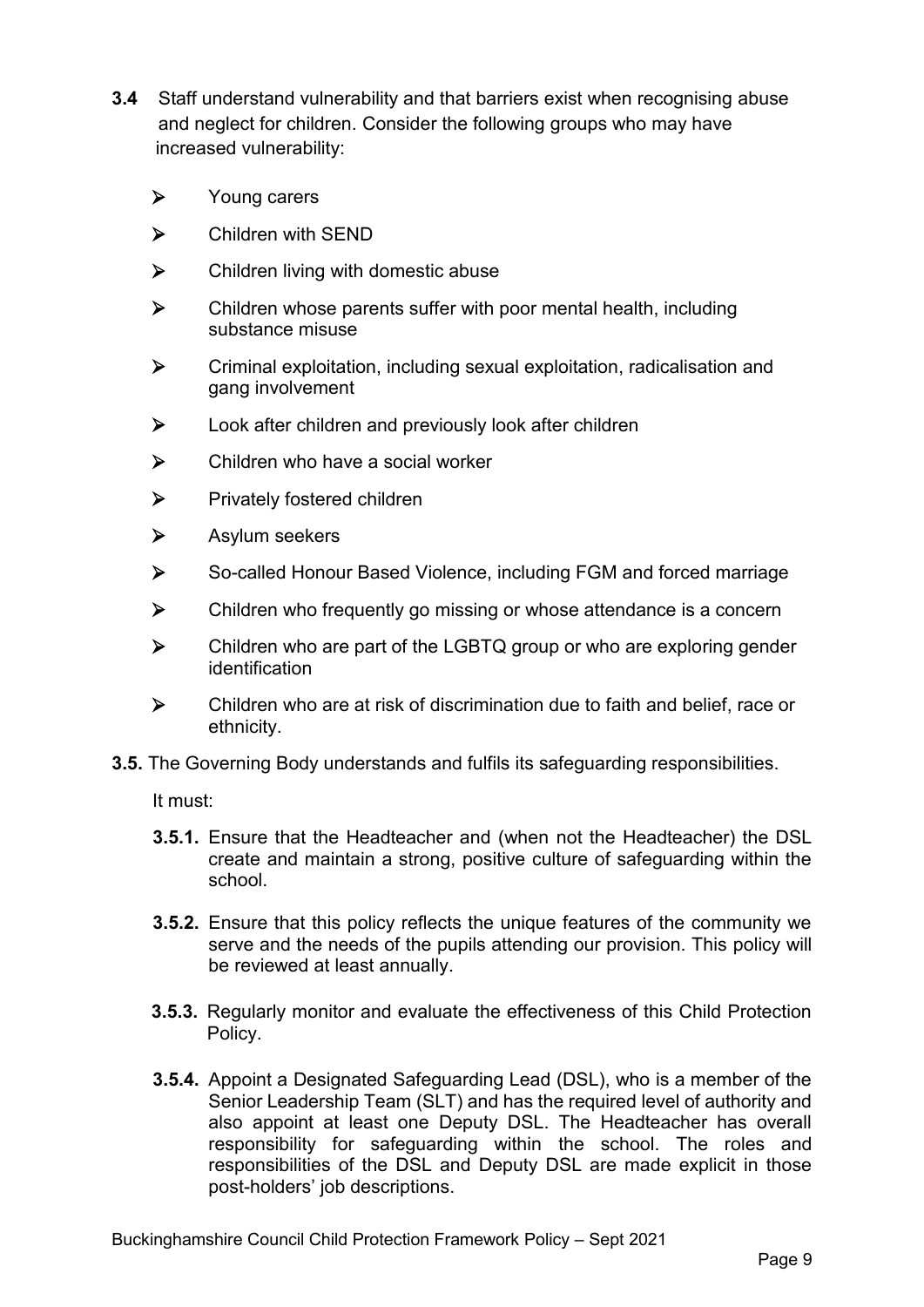- **3.5.5.** Recognise the importance of the role of the DSL, ensuring they have sufficient time, training, skills and resources to be effective. Refresher training must be attended every 2 years, in addition knowledge and skills must be refreshed at regular intervals, at least annually.
- **3.5.6.** Ensure measures are in place for the governing body to have oversight of how the school's delivery against its safeguarding responsibilities are exercised and evidenced. Ensure robust structures are in place to challenge the Headteacher where there are any identified gaps in practice or procedures are not followed.
- **3.5.7.** Recognise the vital contribution that the school can make in helping children to keep safe, through incorporation of safeguarding within the curriculum. This will also be taught through the PSHE curriculum and relevant issues through the Relationship Education (primary schools) or Relationship Sex Education (secondary schools, mandatory from Sept. 2020). Ensure that through curriculum content and delivery children understand to keep themselves safe.
- **3.5.8.** Ensure that school is following the statutory RSE guidance Relationships [and sex education \(RSE\) and health education -](https://www.gov.uk/government/publications/relationships-education-relationships-and-sex-education-rse-and-health-education) GOV.UK (www.gov.uk)
- **3.5.9.** Ensure safe and effective recruitment policies and disciplinary procedures are in place.
- **3.5.10.** Ensure resources are allocated to meet the needs of pupils requiring child Protection or early intervention.
- **3.5.11.** Ensure the DSL completes an Annual Safeguarding Report for Governors and a copy is shared with the Education Safeguarding Advisory Service at Buckinghamshire Council.
- **3.6.** It is the duty of the Chair of Governors**,** Steve West, to liaise with relevant agencies if any allegations are made against the Headteacher. If there are concerns that issues are not being progressed in an expedient manner, staff/pupils/parents/carers should escalate concerns to the Local Authority Designated Officer (LADO) via First Response.
- **3.7.** The Governing body must ensure that procedures are in place to manage safeguarding concerns of allegations against staff, supply staff, governors, volunteers, visitors or contractors where they could pose a risk of harm to children. The guidance in Part four of Keeping Children Safe in Education 2021 must be followed if there were any such concerns. [Keeping Children Safe in](https://assets.publishing.service.gov.uk/government/uploads/system/uploads/attachment_data/file/999348/Keeping_children_safe_in_education_2021.pdf)  [Education 2021.](https://assets.publishing.service.gov.uk/government/uploads/system/uploads/attachment_data/file/999348/Keeping_children_safe_in_education_2021.pdf)
- **3.8.** The Governing Body must ensure that a named teacher is designated for Children Looked After and that an up to date list of children who are subject to a Care Order or are accommodated by the County Council is regularly reviewed and updated. The school must work with the Virtual Schools Team to support the educational attainment for those children who are Looked After.
- **3.9.** The governing body has a statutory duty to appoint a Nominated Governor for safeguarding. The Nominated Governor must be familiar with [Buckinghamshire](https://www.bucks-lscb.org.uk/)  [Safeguarding Children Partnership](https://www.bucks-lscb.org.uk/) procedures, Local Authority procedures and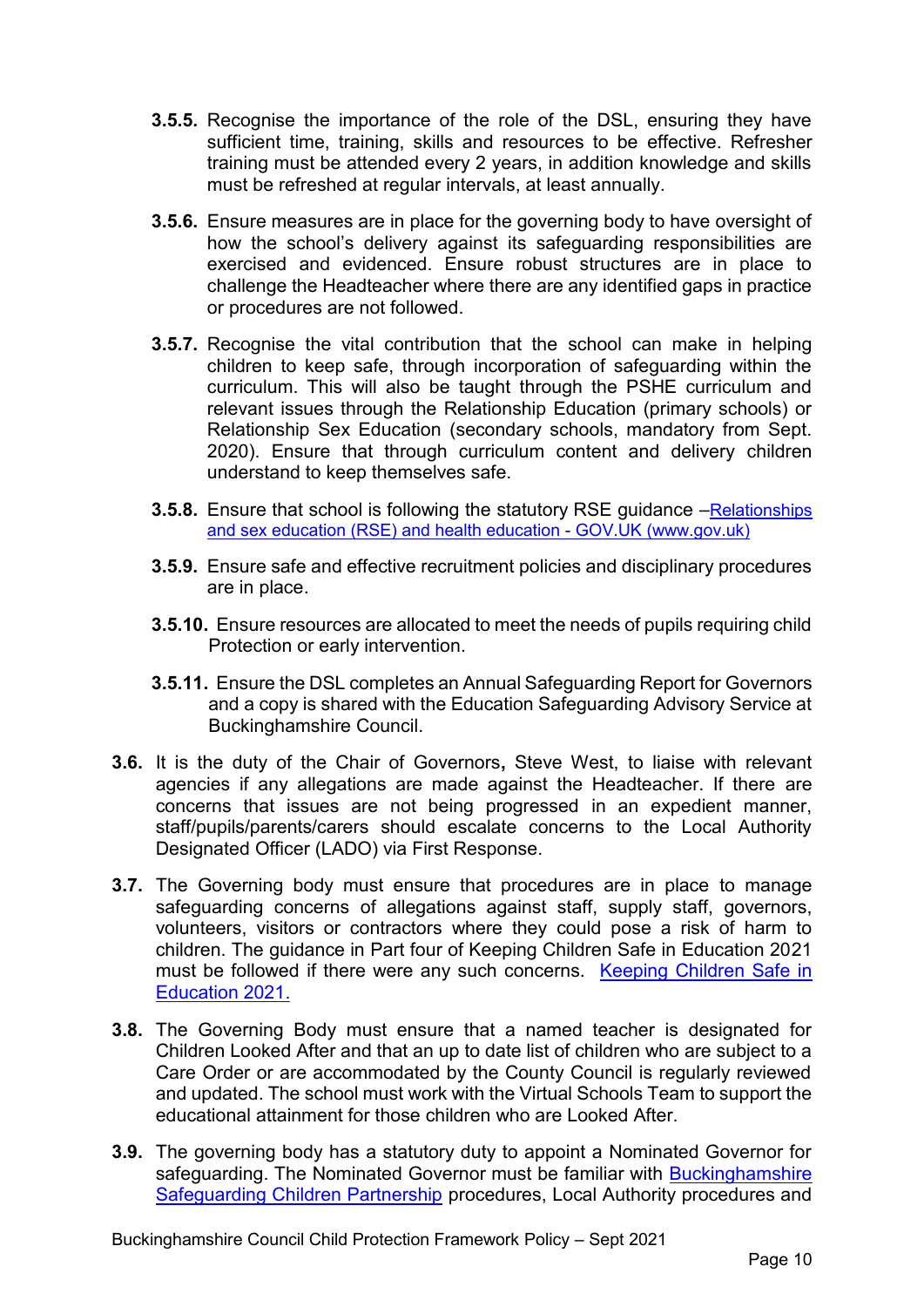guidance issued by the Department for Education. The Nominated Governor must:

- **3.9.1.** Work with the DSL to produce the Child Protection Policy annually.
- **3.9.2.** Undertake appropriate safeguarding training, to include Prevent training.
- **3.9.3.** Ensure child protection is regularly discussed at Governing Body meetings.
- **3.9.4.** Meet at least termly with the DSL to review and monitor the school's delivery on its safeguarding responsibilities and to review the Single Central Record.
- **3.9.5.** Take responsibility to ensure that the school is meeting the OFSTED requirements as set out in the inspection guidance:

[Inspecting safeguarding in early years, education and skills settings](https://assets.publishing.service.gov.uk/government/uploads/system/uploads/attachment_data/file/828763/Inspecting_safeguarding_in_early_years__education_and_skills.pdf)

[Education inspection framework \(EIF\) -](https://www.gov.uk/government/publications/education-inspection-framework) GOV.UK (www.gov.uk)

- **3.10.** All governors must complete safeguarding training on appointment, to also include Prevent training.
- **3.11.** The governing body must ensure that relevant staff have due regard to the relevant data protection principles set out in the Data Protection Act 2018 and the GDPR, which allow them to share or withhold personal information when it is necessary to safeguard any child.
- **3.12.** We have a Designated Safeguarding Lead (DSL) who is responsible for:
	- **3.12.1.** Creating a culture of safeguarding within the school, where children are protected from harm. Ensuring all staff receive an effective induction and ongoing training to support them to recognise and report any concerns.
	- **3.12.2**. Ensuring children receive the right help at the right time using the Buckinghamshire Continuum of Need document.
	- **3.12.3**. Ensuring referrals to partner agencies are followed up in writing, including referrals to First Response.
	- **3.12.4**. Establishing a safe and secure system for recording and recording safeguarding and child protection records. These records must be audited regularly to ensure all actions are completed.
	- **3.12.5**. Ensuring all child protection files are held separately from pupils' educational records.
	- **3.12.6.** Maintaining the record for staff safeguarding training. Ensuring that the safeguarding team contact details and photos are displayed in prominent areas around the school and also on the website.
	- **3.12.7**. Being the designated point of contact for staff to be able to discuss and share their concerns.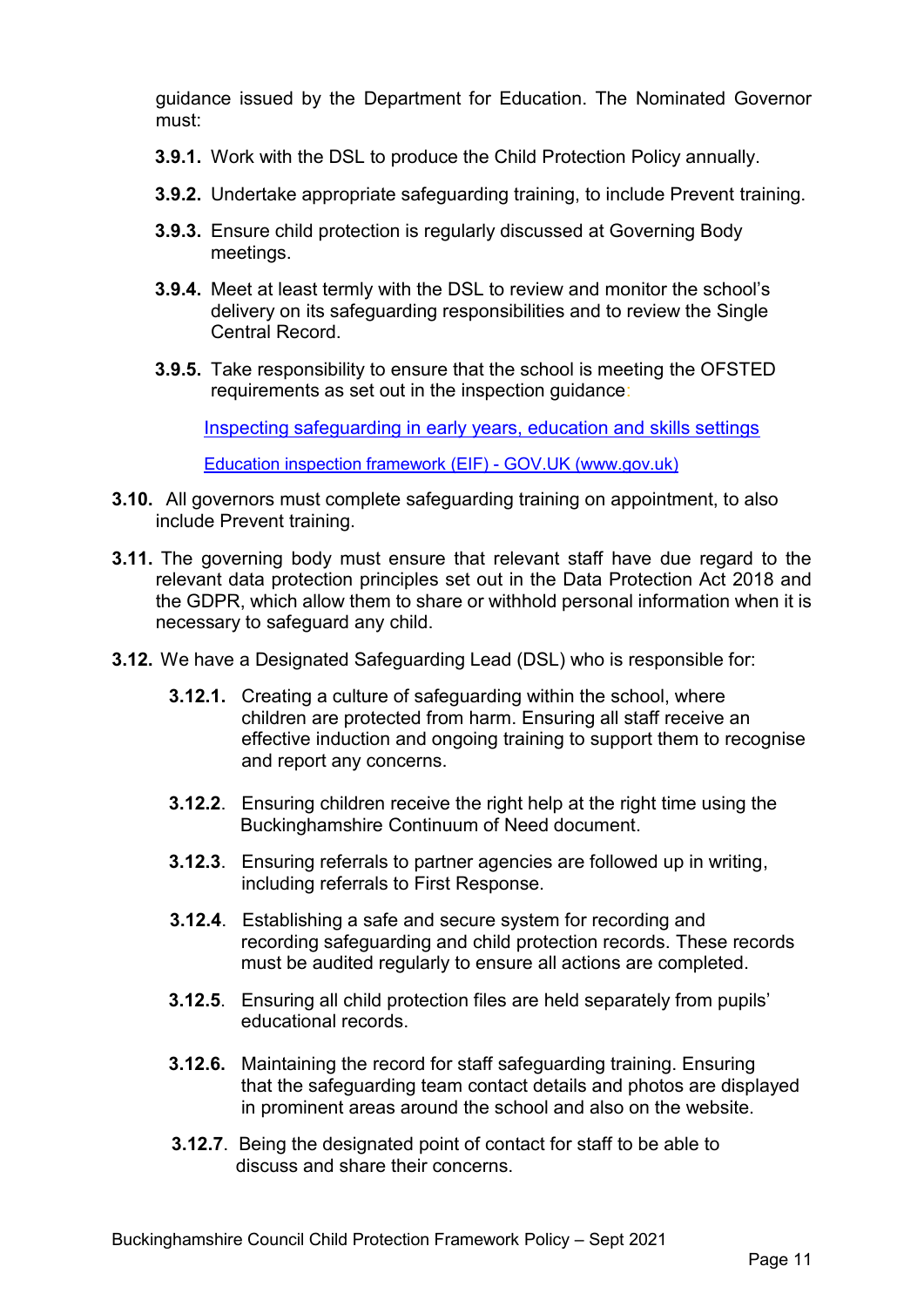- **3.12.8**. Being available to staff and outside agencies during school hours and term time for consultation on safeguarding concerns raised. Having responsibility to ensure that cover is arranged outside of term time during working hours.
- **3.12.9.** During residential and extended school hours, ensuring arrangements are in place for staff to have a point of contact.
- **3.12.10.** Contributing effectively to multiagency working, for the safeguarding and promotion of the welfare of children, as set out in Working Together.
- **3.12.11**. Providing the Headteacher (if the Headteacher is not the DSL), with an annual report for the Governing Body, detailing how school delivers on its safeguarding responsibilities and any child protection issues within the school. The Governing Body will use this report to fulfil its responsibility to provide the Local Authority with information about their safeguarding policies and procedures.
- **3.12.12.** Meeting regularly (at least once a term) with the Nominated Governor to share oversight of the safeguarding provision within the setting, monitor performance and develop plans to rectify any gaps in policy or procedure.
- **3.12.13.** Meeting the statutory requirement to keep up to date with knowledge, enabling them to fulfil their role, including attending mandatory and any other additional relevant training.
- **3.12.14.** Referring immediately to the Police, using the guidance, When to call the police, [2491596 C&YP schools guides.indd \(npcc.police.uk\)](https://www.npcc.police.uk/documents/Children%20and%20Young%20people/When%20to%20call%20the%20police%20guidance%20for%20schools%20and%20colleges.pdf) , for any cases where a criminal offence may have been committed or risk of harm is imminent.

# **4. Procedures**

**4.1.** Our school procedures for all staff, supply staff, governors, volunteers, visitors and contractors in safeguarding and protecting children from harm are in line with Buckinghamshire Council and [Buckinghamshire Safeguarding Children](https://www.bucks-lscb.org.uk/)  [Partnership](https://www.bucks-lscb.org.uk/) safeguarding procedures, **"Working Together to Safeguard Children 2018"** [Working Together to Safeguard Children 2018,](https://assets.publishing.service.gov.uk/government/uploads/system/uploads/attachment_data/file/942454/Working_together_to_safeguard_children_inter_agency_guidance.pdf) **"Keeping Children Safe in Education 2021"** [Keeping children safe in education 2021](https://assets.publishing.service.gov.uk/government/uploads/system/uploads/attachment_data/file/999348/Keeping_children_safe_in_education_2021.pdf)  [\(publishing.service.gov.uk\)](https://assets.publishing.service.gov.uk/government/uploads/system/uploads/attachment_data/file/999348/Keeping_children_safe_in_education_2021.pdf) and statutory guidance issued under section 29 of the **Counter-Terrorism and Security Act 2015.**

We have a diverse and multi-cultural school community. We assess language barriers and respect cultures, and put in place support where appropriate, whilst ensuring that safeguarding takes precedence when there are child protection concerns.

We will ensure:

**4.2.** We have a designated member of the Senior Leadership Team who has undertaken appropriate training for the role, as recommended by the BSCP. Our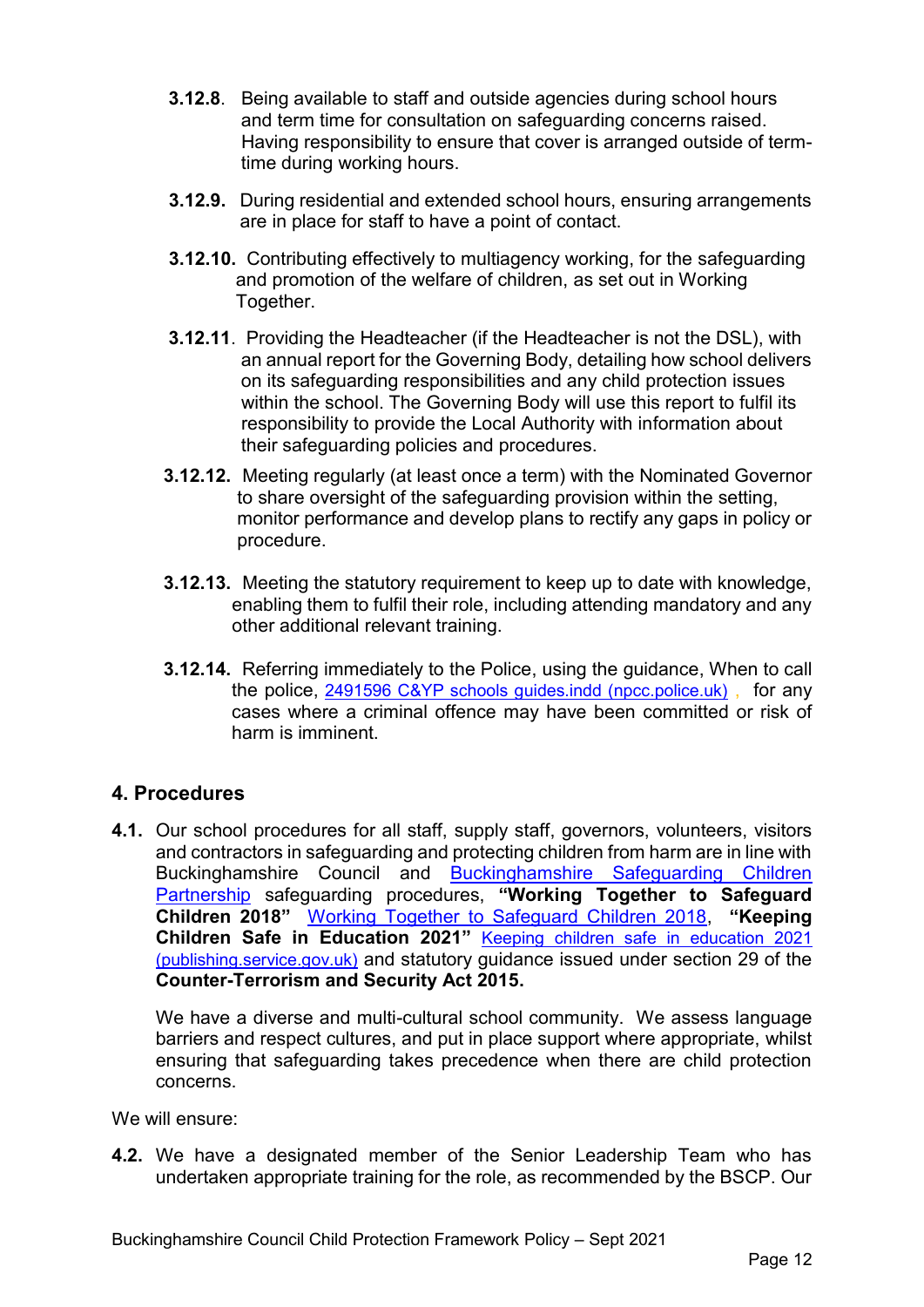Designated Safeguarding Lead (DSL) will be required to update their training in accordance with the Learning Pathway agreed by the BSCP.

- **4.3**. We have a Deputy Safeguarding Lead who will act in the DSL's absence and who has also received training for the role of DSL. In the absence of an appropriately trained member of staff, the most senior member of staff on site will assume this role.
- **4.4**. All adults (including supply teachers, volunteers and contractors) new to our school are made aware of the school's policy and procedures for child protection, the name and contact details of the DSL, their role and responsibilities under **"Keeping Children Safe in Education 2021"** [Keeping children safe in education](https://assets.publishing.service.gov.uk/government/uploads/system/uploads/attachment_data/file/999348/Keeping_children_safe_in_education_2021.pdf)  [2021 \(publishing.service.gov.uk\)](https://assets.publishing.service.gov.uk/government/uploads/system/uploads/attachment_data/file/999348/Keeping_children_safe_in_education_2021.pdf) and the booklet **"What to do if You're Worried a Child is Being Abused"** [Stat guidance template \(publishing.service.gov.uk\)](https://assets.publishing.service.gov.uk/government/uploads/system/uploads/attachment_data/file/419604/What_to_do_if_you_re_worried_a_child_is_being_abused.pdf). They will have these explained, as part of their induction into the school.
- **4.5**. Visitors must be:
	- Clearly identified with visitor/contractor passes
	- Met and directed by school staff/representatives
	- Signed in and out of the school by school staff
	- Directed to safeguarding notices informing them of how to report a concern
	- Given restricted access to only specific areas of the school, as appropriate
	- Escorted by a member of staff/representative as required
	- Given access to pupils restricted to the purpose of their visit.
- **4.6**. All members of staff must complete regular safeguarding training, attend regular refresher training and partake in any training opportunities arranged or delivered by the DSL. Updates must be cascaded to all staff throughout the year, at a minimum of once a year.
- **4.7**. All parents/carers must be made aware of the school's responsibilities in regard to child protection procedures through this policy.

All staff, including supply staff, must follow the reporting procedures as follows when reporting any child protection concerns:

- Staff must ensure the child is in a safe place and in receipt of support
- Staff must initially make a verbal report to the DSL to alert them to the safeguarding/child protection concern
- Staff must make a written report using the school record keeping process, and hand it to the DSL
- Staff must ensure the time and date of the incident is recorded
- A factual account of the incident must be recorded, including who was involved, what was said/seen/heard, where the incident took place and any actual words or phrases used by the child
- Use a body map to record any injuries seen or reported by the child
- Staff must sign and date the report giving details of their role within school;
- The DSL must record when the report was passed to them and what action was taken alongside any outcomes achieved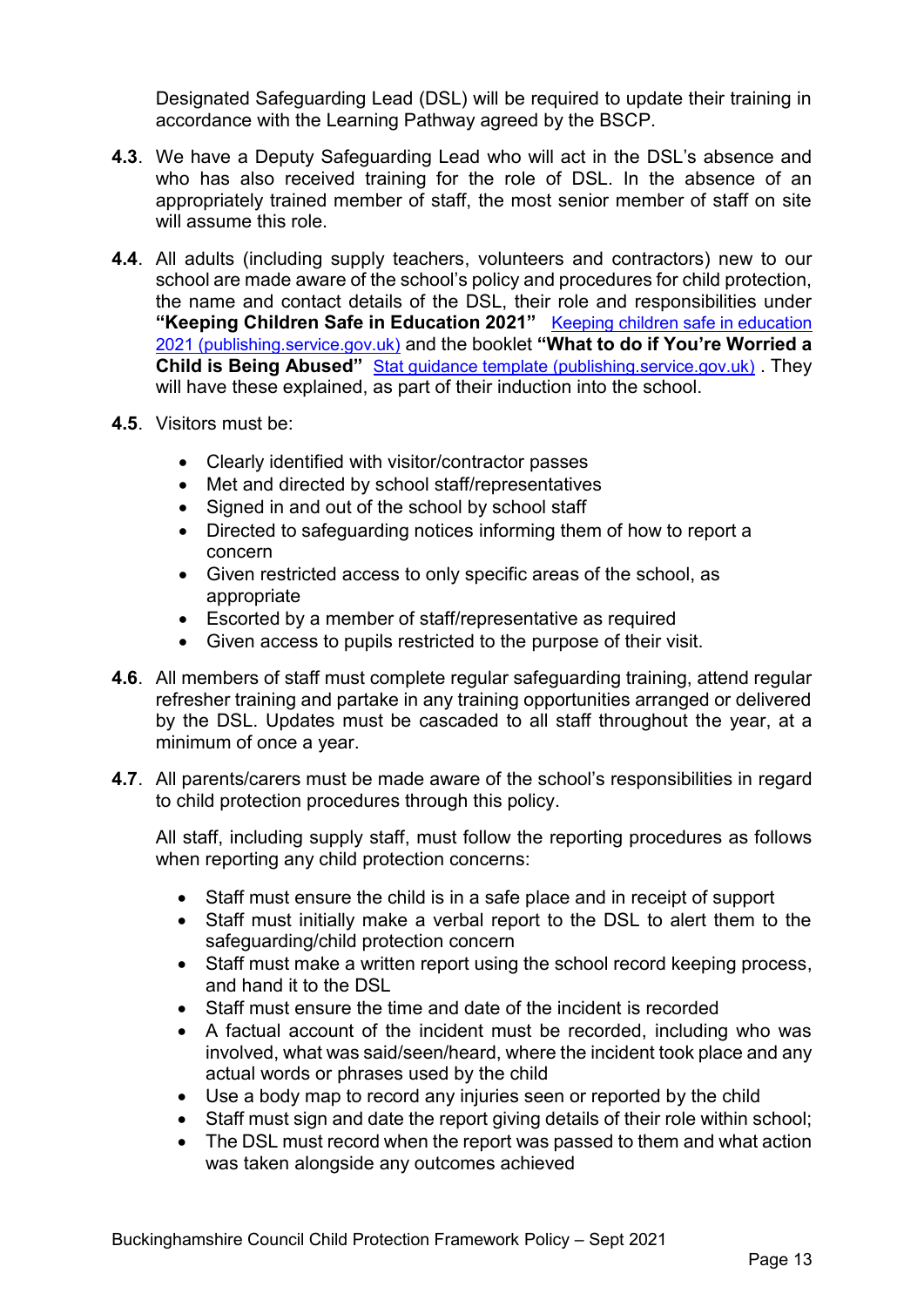- All concern forms are located in a secure filing cabinet in the school office once dealt with
- The DSL must ensure the child's wishes and feelings are taken into consideration when deciding on next steps.
- **4.8**. Through our **Attendance Policy**, we have a robust system for monitoring attendance and will act to address absenteeism with parents/carers and pupils promptly and identify any safeguarding issues arising. On the first day of absence parents/guardians are contacted by 10.30am if the school office has not been given a reason for the absence.
- **4.9**. All children attending our school are required to have a minimum of two identified emergency contacts.
- **4.10.** Any pupil whose absence is causing concern and where it has not been possible to make contact with a parent/carer, will be reported as a Child Missing in Education (CME) using the **Buckinghamshire CME Protocol**.
- **4.11**. Any absence, of a pupil who is currently subject to a child protection or child in need plan is immediately referred to their social worker.
- **4.12**. Parents/carers must inform school if there are any changes to a pupil's living arrangement. Chestnut Lane School has a mandatory duty to inform the local authority, via the First Response Team, if a child under the age of 16 years old lives with someone other than their parent, step-parent, aunt, uncle or grandparent for a period of more than 28 days. This is defined as being a private fostering arrangement.
- **4.13**. All staff, parents/carers and children are made aware of the school's escalation process, which can be activated in the event of concerns not being resolved after the first point of contact.
- **4.14**. Our lettings policy reflects the ongoing responsibility the school has for safeguarding those using the site outside of normal school hours, ensuring the suitability of adults working with children on school sites at any time. School must have sight of the up to date **Child Protection Policy** of any organisation hiring the school's facilities.
- **4.15.** The school operates **Safer Recruitment** practices.
- **4.16**. Allegations against members of staff, supply staff, governors, including volunteers and contractors are referred to the Local Authority Designated Officer (LADO).
- **4.17.** Our procedures are reviewed and updated annually as a minimum, or as there are changes to legislation.

## **5. Record-keeping and retention of records**

**5.1**. When a disclosure of abuse or an allegation against a member of staff or volunteer has been made, our school must have a record of this. These records are maintained in a way that is confidential and secure, in accordance with our **Record Keeping Policy** and **Data Protection Legislation.**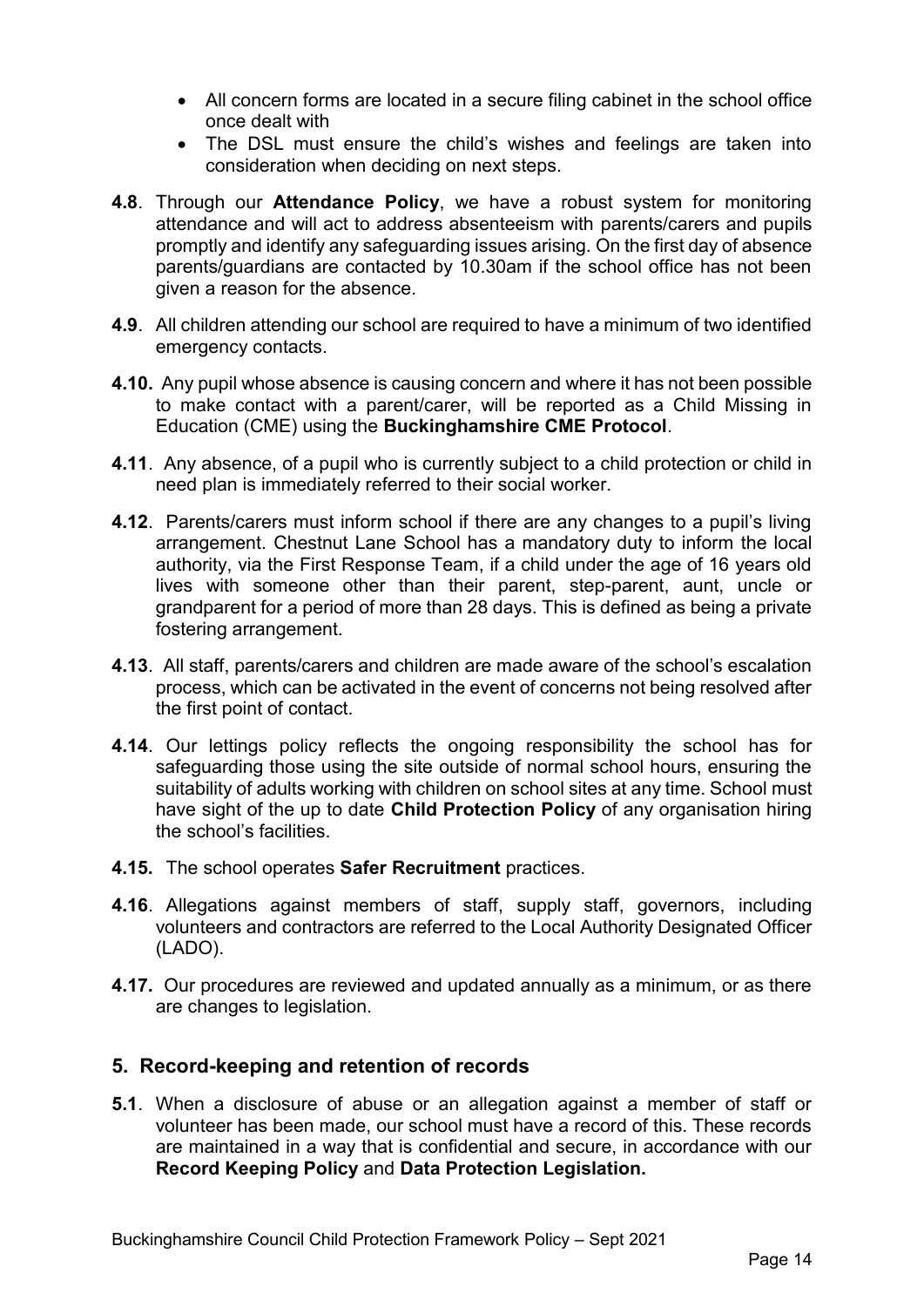- **5.2**. Records should include:
	- A clear and comprehensive summary of the concern
	- Details of how the concern was followed up and resolved
	- A note of any action taken, decisions reached and the outcome.
- **5.3**. There is a statutory requirement for our school to pass any child protection records to the pupil's next school. There must be an auditable system in place to evidence this has taken place. Safeguarding records will be sent separately from the general files using a secure method.
- **5.4**. The last statutory school maintains child protection files until a pupil reaches the age of 25 years, therefore if the transfer school is unknown, or a pupil is going to be electively home educated, any child protection files will remain at our school in a secure location. Child protection files will only be destroyed when the pupil reaches their 25th birthday.
- **5.5.** We have a robust system for reviewing our archived information held. Our files are stored and disposed of in line with GDPR protocols.

## **6. Confidentiality**

- **6.1.** We recognise that all matters relating to child protection are confidential.
- **6.2**. The Headteacher or Designated Safeguarding Lead must only disclose personal information about a pupil to other members of staff on a need to know basis.
- **6.3.** Staff must not keep duplicate or personal records of child protection concerns. All information must be reported to the Designated Safeguarding Lead and securely stored in the designated location within the school, separate from the pupil records.
- **6.4.** All staff are aware they cannot promise a child to keep secrets which might compromise the child's safety or well-being or that of another as they have a duty to share. Staff must, however, reassure the child that information will only be shared with those people who will be able to help them and therefore need to know.
- **6.5.** We will always undertake to share our intention to refer a child to Social Care (First Response) with their parent/carer's consent, unless to do so could put the child at greater risk of harm or impede a criminal investigation. If in doubt, we will consult with First Response on this point. We recognise that GDPR must not be a barrier for sharing information regarding safeguarding concerns in line with **'Working Together'**.

# **7. Dealing with a disclosure**

In the event of a child disclosing abuse staff must:

**7.1.** Listen to the child, allowing the child to tell what has happened in their own way, and at their own pace. Staff must not interrupt a child who is freely recalling significant events.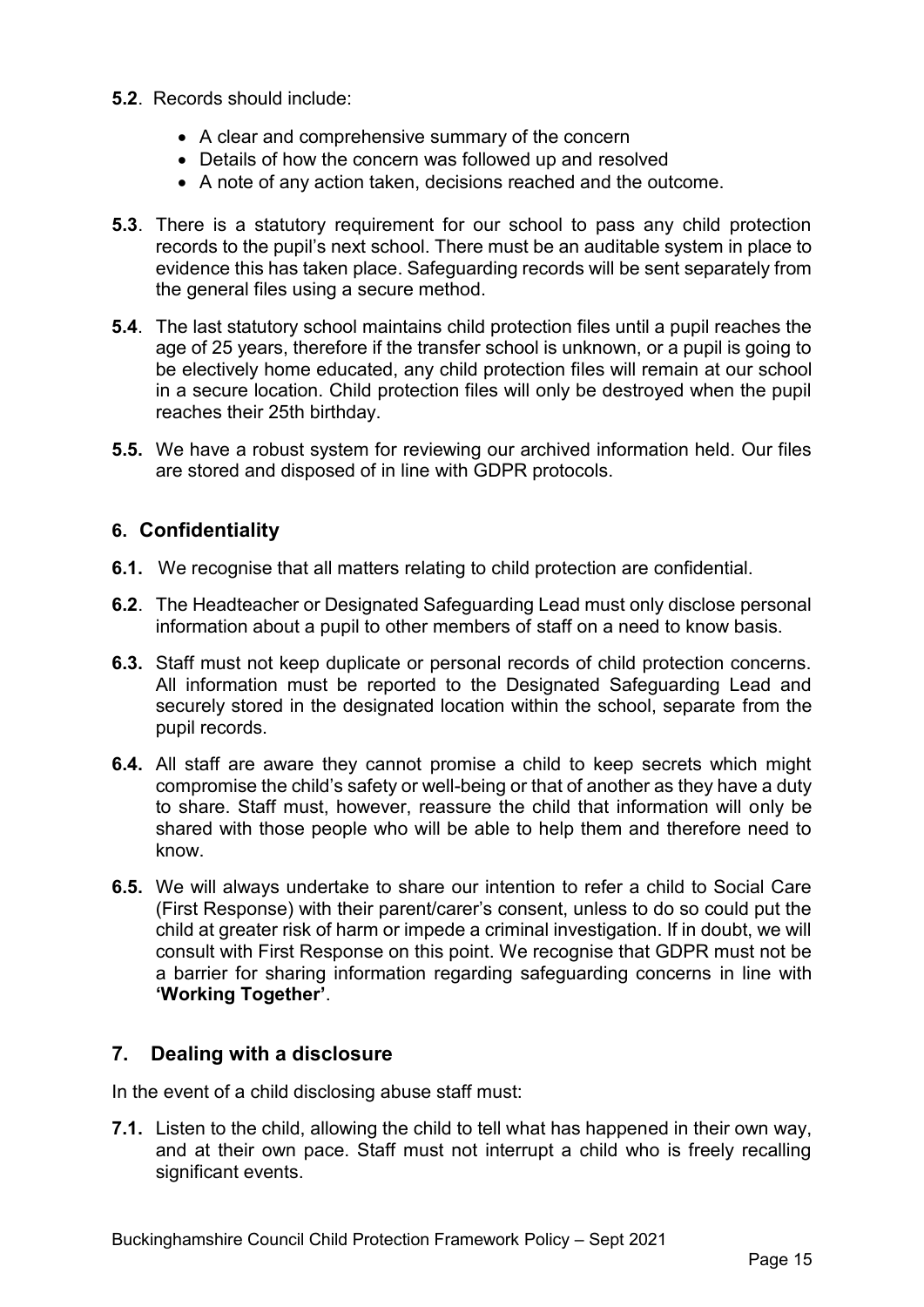- **7.2.** Remain calm. Be reassuring and supportive, endeavouring to not respond emotionally.
- **7.3.** Not ask leading questions. Staff are reminded to ask questions only when seeking clarification about something the child may have said or to gain sufficient information to know that this is a safeguarding concern. Staff are trained to use TED; Tell, Explain, Describe.
- **7.4.** Make an accurate record of what they have seen/heard using the school's record keeping processes, recording; times, dates or locations mentioned, using as many words and expressions used by the child, as possible.

Staff must not substitute anatomically correct names for body part names used by the child.

- **7.5.** Reassure the child that they did the right thing in telling someone.
- **7.6.** Staff must explain to the child what will happen next and the need for the information to be shared with the DSL.
- **7.7.** In the unlikely event the DSL and deputy DSL not being available, staff are aware they must share concerns with the most senior member of staff.

## **7.8. If there is immediate risk of harm to a child, staff will NOT DELAY and will ring 999.**

- **7.9.** The child will be monitored/accompanied at all times following a disclosure, until a plan is agreed as to how best they can be safeguarded.
- **7.10.** Following a report of concerns the DSL must:
	- **7.10.1.** Decide whether there are sufficient grounds for suspecting significant harm, in which case a referral must be made to First Response and the police if it is appropriate, referring to the guidance, When to call the police, [2491596 C&YP schools guides.indd \(npcc.police.uk\)](https://www.npcc.police.uk/documents/Children%20and%20Young%20people/When%20to%20call%20the%20police%20guidance%20for%20schools%20and%20colleges.pdf) The rationale for this decision should be recorded by the DSL.
	- **7.10.2.** School should try to discuss any concerns about a child's welfare with parents/carers and, where possible, obtain consent before making a referral to First Response. However, in accordance with DfE guidance, this should only be done when it will not place the child at increased risk or could impact a police investigation. Where there are doubts or reservations about involving the child's family, the DSL should clarify with First Response or the police whether the parents/carers should be told about the referral and, if so, when and by whom. This is important in cases where the police may need to conduct a criminal investigation. The child's views should also be taken into account.
	- **7.10.3.** If there are grounds to suspect a child is suffering or is likely to suffer significant harm, the DSL (or Deputy) must contact First Response by telephone immediately, in first instance and then complete the Multi Agency Referral Form (MARF).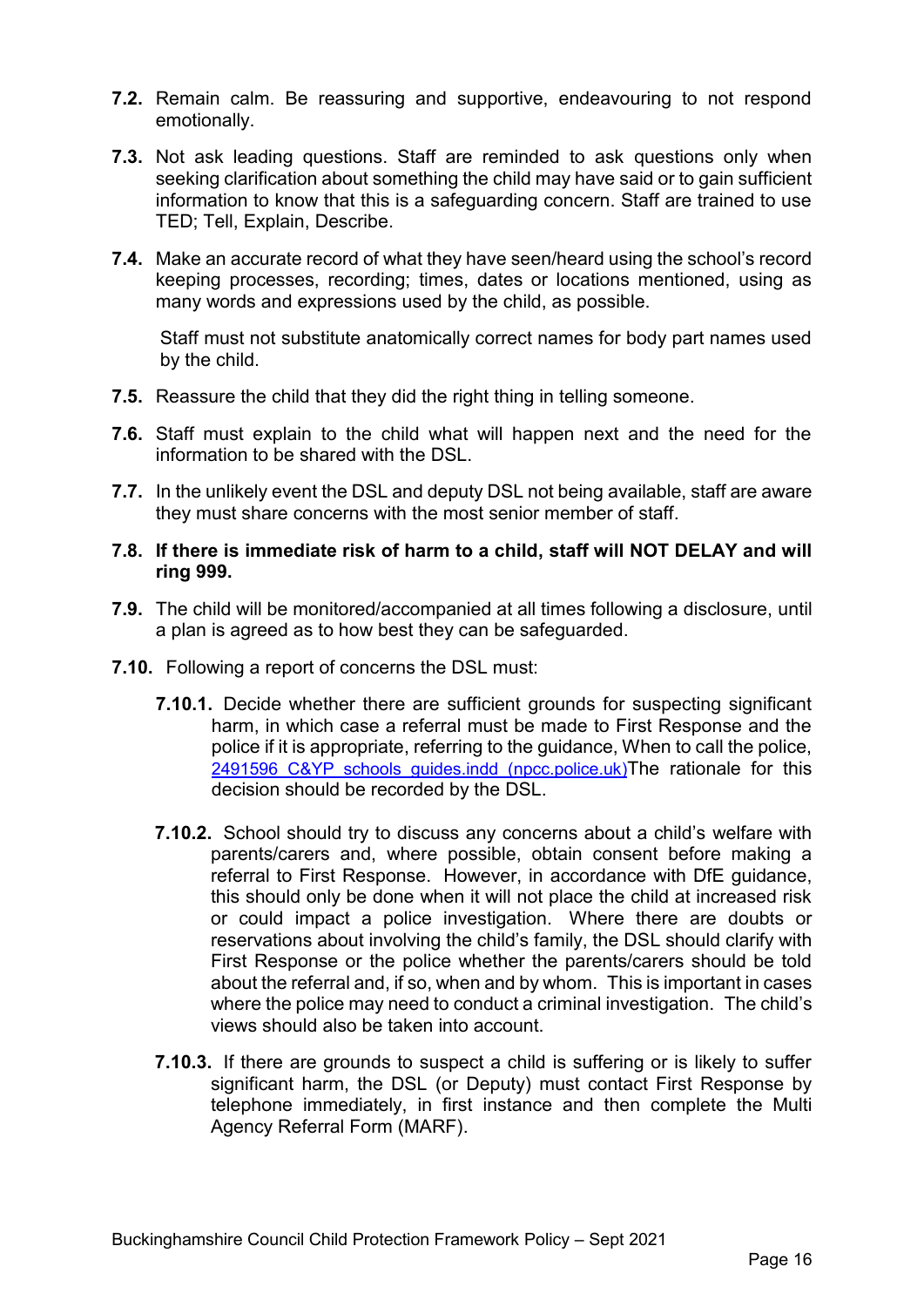- **7.10.4.** If the child is in immediate danger and urgent protective action is required, the police must be called. The DSL must then notify First Response of the occurrence and what action has been taken.
- **7.10.5.** If a child needs urgent medical attention, the DSL (or Deputy) should call an ambulance via 999. DSL to contact First Response; advice to be sought from First Response about informing parents/carers.

## **8. Multi-agency working**

- **8.1.** Chestnut Lane School know what the role of schools is, as a relevant agency, within the three safeguarding partner arrangements and as required, will contribute to multi-agency working, in line with the statutory guidance 'Working Together to Safeguard Children'.
- **8.2.** When named as a relevant agency and involved in safeguarding arrangements, Chestnut Lane School will co-operate alongside other agencies with the published arrangements.
- **8.3.** Chestnut Lane School will contribute to inter-agency plans to offer children support of early help and those children supported through child protection plans.
- **8.4.** Chestnut Lane School will allow access for and work with children's social care to conduct or consider whether to conduct as section17 or section 47 assessment.

# **9. Supporting staff**

- **9.1.** We recognise that staff becoming involved with a child who has suffered harm, or appears to be likely to suffer harm, could find the situation stressful and upsetting.
- **9.2.** We will support such staff by providing an opportunity to talk through their anxieties with the DSL and to seek further support if necessary. This could be provided by the Headteacher or another trusted colleague, Occupational Health, and/or a representative of a professional body, Employee Assistance Programme (PAM) or trade union, as appropriate.

## **10. Allegations against staff, supply staff, volunteers and contractors (including governors)**

- **10.1**.Here at Chestnut Lane School, we have our own procedures for managing concerns and/or allegations against those working in school to include staff, supply teacher, volunteers and contractors.
- **10.2.**KCSIE 2021- Part four contains comprehensive guidance covering the two levels of allegations/concern:
	- 1. Allegations that may meet the harms threshold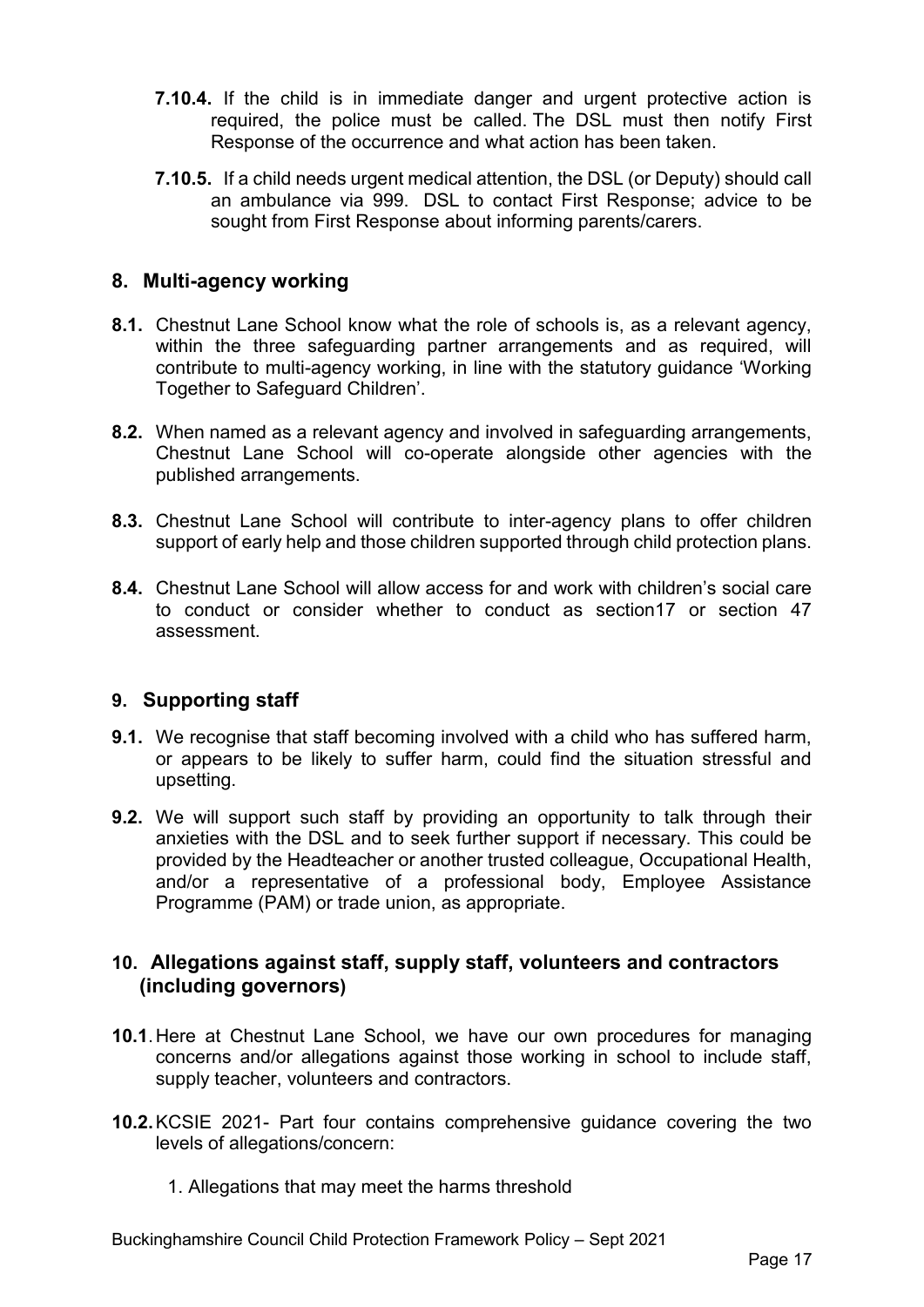2. Allegations/concerns that do not meet the harms threshold- referred to for the purpose of this guidance as 'low level concerns'.

- **10.3** All school staff, supply staff, volunteers and contractors must take care not to place themselves in a vulnerable position with a child. It is always advisable for interviews or work with individual children or parents/carers to be conducted in view of other adults.
- **10.4** We understand that a pupil may make an allegation against a member of staff, member of supply staff, volunteer or contractor. If such an allegation is made, the member of staff notified of the allegation will immediately inform the Headteacher or the most senior teacher if the Headteacher is not present. If the allegation is made against the Headteacher, the Chair of Governors must be informed.
- **10.5** At Chestnut Lane School, we recognise that an allegation may be made if a member of staff, a member of supply staff, a volunteer or a contractor has:
	- Behaved in a way that has harmed a child, or may have harmed a child
	- Possibly committed a criminal offence against or related to a child
	- Behaved towards a child or children in a way that indicates he or she may pose a risk of harm to children
	- Behaved or may have behaved in a way that indicates they may not be suitable to work with children. This includes behaviours both inside and outside of school.
- **10.6.**The Headteacher/Senior Teacher on all such occasions must immediately discuss the content of the allegation with the Local Authority Designated Officer (LADO).
- **10.7.**The Head Teacher/Senior Teacher must:
	- **10.7.1.** Follow all advice given by the LADO throughout the investigation process, including how to manage the staff member, supply staff member, volunteer or contractor against whom the allegation is made, as well as supporting other staff, supply staff members, volunteers and contractors within the workplace.
	- **10.7.2.** Follow all advice given by the LADO relating to supporting the child making the allegation, as well as other children connected to the organisation.
	- **10.7.3.** Ensure feedback is provided to the LADO about the outcome of any internal investigations.
- **10.8.**The school will follow the local safeguarding procedures for managing allegations against staff, supply staff, volunteers and contractors, a copy of which can be found in the school office as part of the Conduct and Discipline policy.
- **10.9.**If the allegation is made against a member of staff supplied by an external agency, the agency will be fully kept fully informed and involved in any enquiries from the LADO.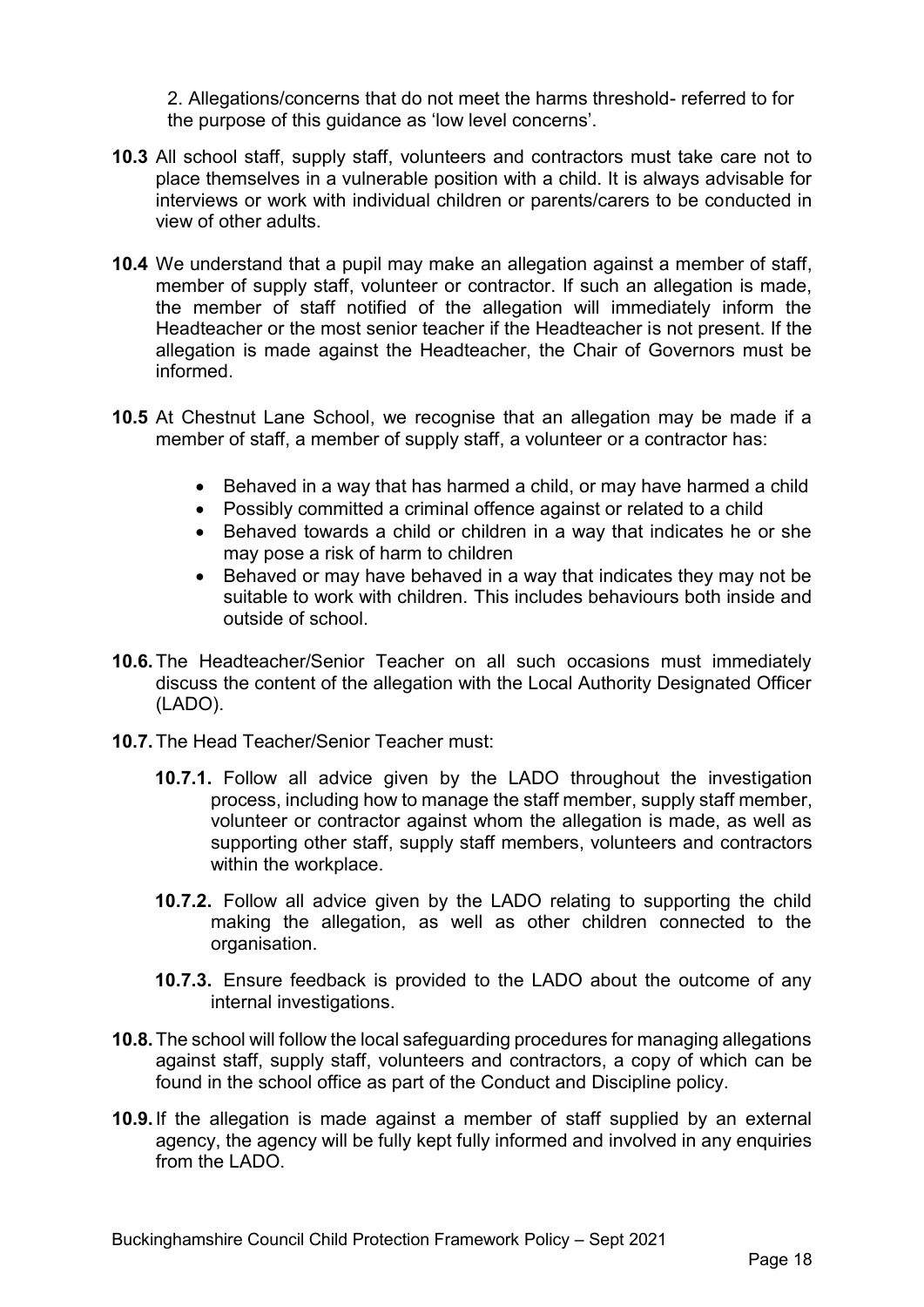- **10.10.** Suspension of the member of staff against whom an allegation has been made needs careful consideration and, if necessary, we will consult with the LADO in making this decision. Guidance will also be sought from HR.
- **10.11.** If a suspension is made, restrictions will apply to all staff, supply staff, volunteers and contractors regarding contact with them whilst they are suspended, including contact via social media, such as Facebook and Twitter.
- **10.12.** Our lettings agreement for other users requires that the organiser will follow the Buckinghamshire Council procedures for managing allegations against staff and where necessary, the suspension of adults from school premises.
- **10.13.** Should an individual staff member, supply staff member, governor, volunteer or contractor be involved in child protection, other safeguarding procedures or Police investigations in relation to abuse or neglect, they must immediately inform the Head Teacher. In these circumstances, the school will need to assess whether there is any potential for risk of transfer to the workplace and the individual's own work with children.

## **11. Whistleblowing**

- **11.1.** We have a **Whistleblowing Policy** which can be found in the school office and staff room. Staff are required to familiarise themselves with this document during their induction period.
- **11.2.** All staff must be aware of their duty to raise concerns about the attitude or actions of colleagues and report their concerns to the Headteacher or Chair of Governors.

## **12.Physical intervention/positive handling**

Our policy on physical intervention/positive handling by staff is set out separately, as part of the Use of Reasonable Force DfE guidance.

## **13.Anti-bullying**

Anti-Bullying is referenced within the **Anti-Bullying Policy** and measures are in place to prevent and respond to all forms of bullying, which acknowledges that to allow or condone bullying may lead to consideration under child protection procedures.

## **14.Discriminatory incidents**

In line with the **Equalities Act 2010**, our **Equalities, Diversity & Cohesion Policy** addresses all forms of discriminatory incidents.

## **15.Health and safety**

**15.1.** We recognise the importance of safeguarding pupils throughout the school day. Our **Health and Safety policy** reflects the consideration we give to the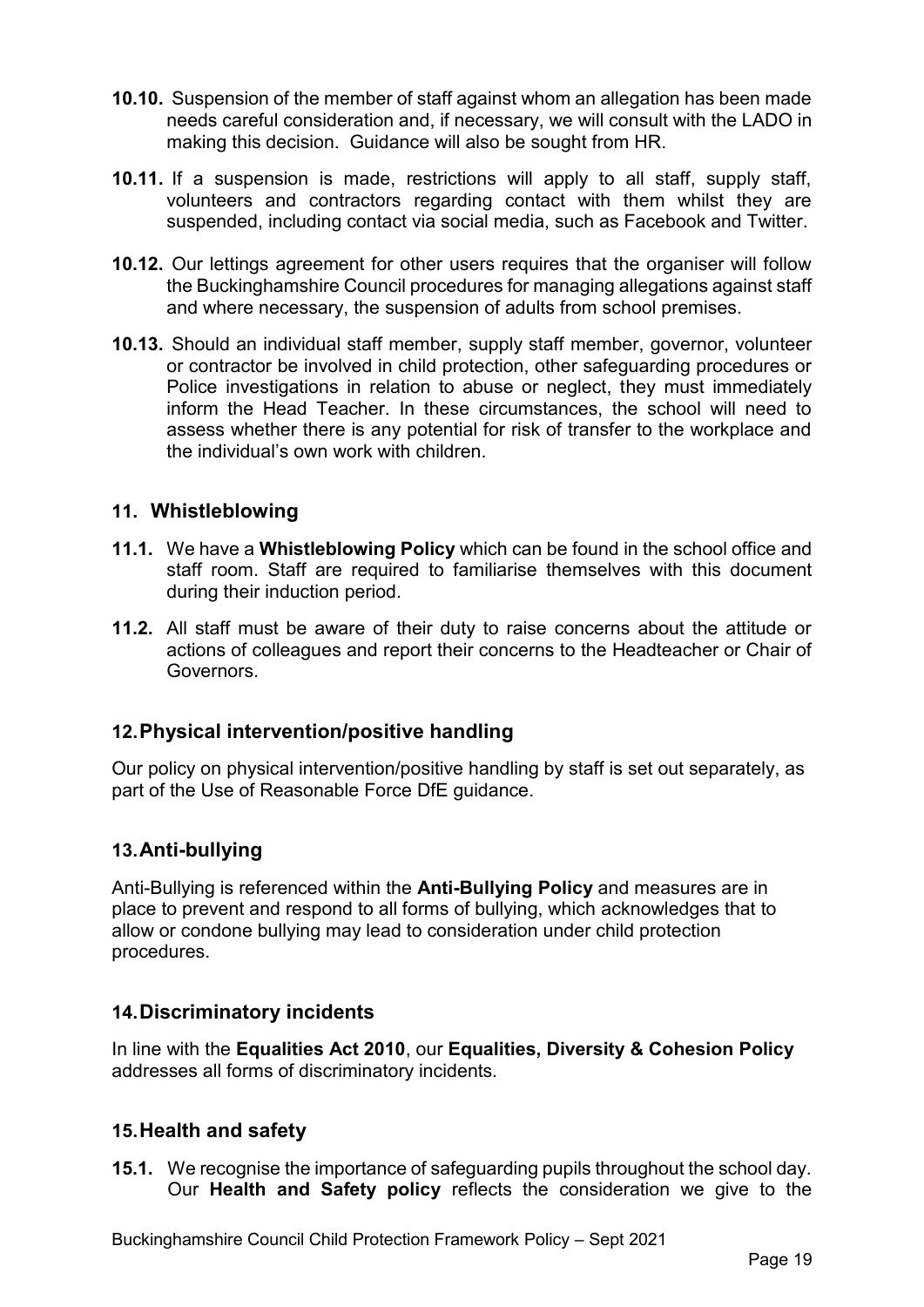protection of our children, both physically and emotionally, within the school environment.

- **15.2.** Part of the safeguarding measures we have in place include the safe dropping off and collection of pupils at the start and end of the school day. All parents/carers must deliver their children to the class gate and collect them from the class gate. Parents/carers are expected to inform us via the 'Going Home Book', telephone or email if there is to be a change in the arrangement of collection for their child.
- **15.3.** Pupils who leave the site during the school day do so only with the written permission of a parent/carer and are collected by an authorised adult where appropriate. School should be notified by the parents/carers regarding whom they have authorised for this task. Details of our signing in and out procedure can be found in the Managing Visitors policy.
- **15.4.** Parents of pupils due to be handed over to or collected by a childcare provision (such as breakfast clubs and after school clubs) at the start and end of the school day will have given written consent through outlining their regular arrangements. Changes to these arrangements will be informed to us, by the parents, via the class 'Going Home Book', email or telephone.
- **15.5.** In the event of a pupil going missing during the course of the school day we will carry out immediate checks to ensure the pupil is not on site, we will then make contact with the pupil's parents/carers and inform the police.

## **16.Prevent duty**

- **16.1.** We are aware of the Prevent Duty under **Section 26 of the Counter Terrorism and Security Act 2015** to protect young people from being drawn into terrorism.
- **16.2.** All school staff and governors have completed Prevent training.
- **16.3.** We have in place and monitor appropriate web filtering systems.
- **16.4.** The DSLs and senior leaders are familiar with their duties under The Prevent Duty Guidance: [Revised Prevent duty guidance: for England and Wales -](https://www.gov.uk/government/publications/prevent-duty-guidance/revised-prevent-duty-guidance-for-england-and-wales) GOV.UK [\(www.gov.uk\)](https://www.gov.uk/government/publications/prevent-duty-guidance/revised-prevent-duty-guidance-for-england-and-wales)

## **17.Online safety**

All staff are aware of the school policy for **Online-Safety** which sets out our expectations relating to:

- $\triangleright$  Creating a safer online learning environment
- $\triangleright$  Giving everyone the skills, knowledge and understanding to help children stay safe on-line, question the information they are accessing and support the development of critical thinking
- $\triangleright$  Inspiring safe and responsible use of mobile technologies, to combat behaviours on-line which may make pupils vulnerable, including the sending of nude or semi-nude images
- $\triangleright$  Use of camera equipment, including smart phones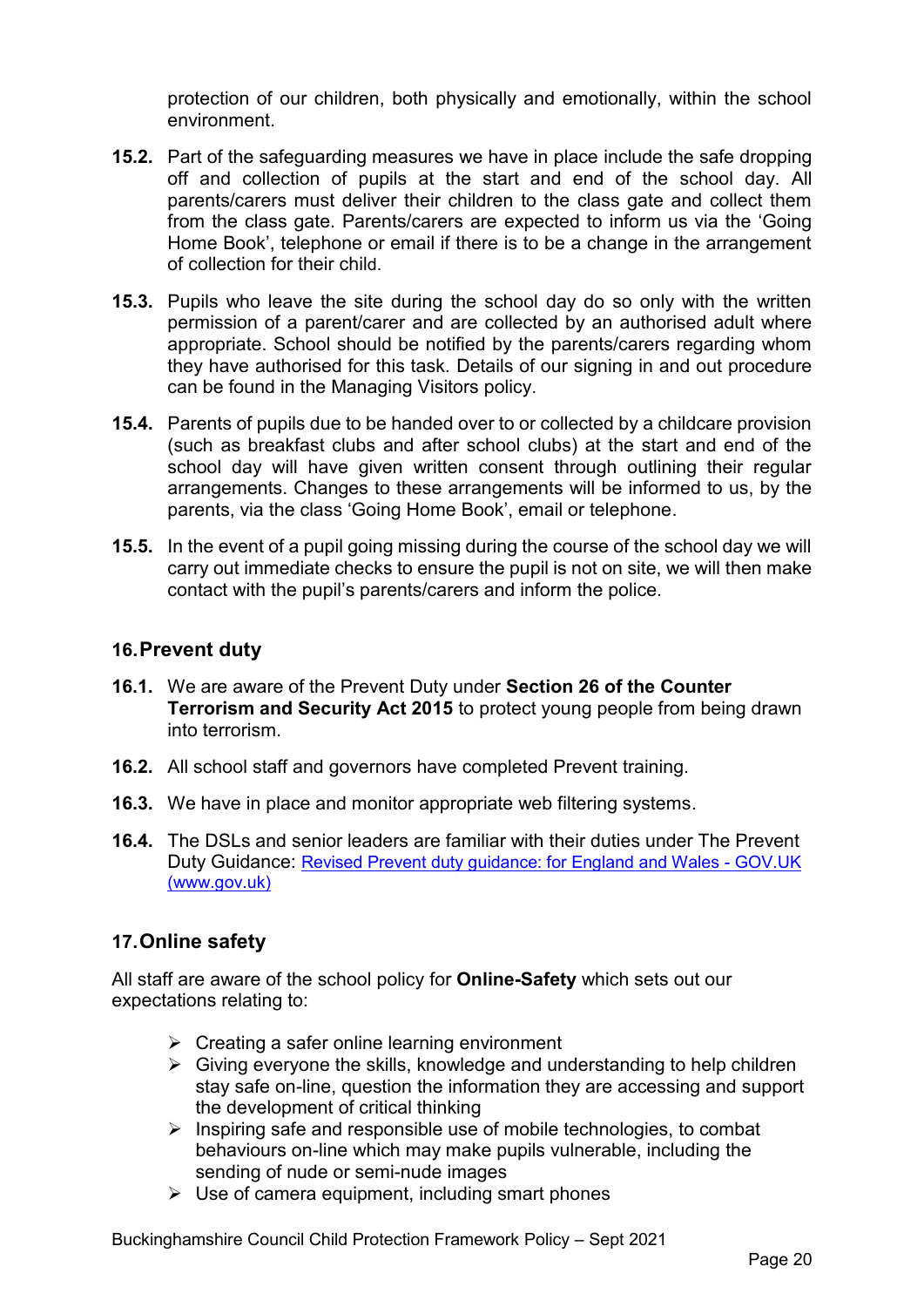- $\triangleright$  What steps to take if there are concerns and where to go for help
- Staff use of social media as set out in the **Staff Code of Conduct**.
- **17.1.** Cyber-bullying by children, via texts, social media and emails, will be treated as seriously as any other type of bullying and will be managed through our antibullying procedures.
- **17.2.** School are aware of the risks posed by children in the online world; in particular non-age appropriate content linked to self-harm, suicide, grooming and radicalisation.
- **17.3.** Pupils, staff and parents/carers are supported to understand the risks posed by:
	- The CONTENT accessed by pupils
	- Their CONDUCT on-line
	- Who they have CONTACT within the digital world
	- COMMERCE risks such as online gambling, inappropriate advertising, phishing and or financial scams.
- **17.4.** Chestnut Lane School have online filtering and monitoring systems in place to ensure children are safeguarded from potentially harmful online material.
- **17.5** School will follow the advice as given by the government, to advise and support children with any online learning taking place at home to ensure this is done so safely.
- **17.7** Visitors to our school are respectfully requested to turn all mobile devices off.
- **17.8** Staff use of mobile technology whilst on site is set out in the **Staff Code of Conduct.**
- **17.9** All staff receive awareness training in order to understand the risks children are exposed to.

## **18. Sending nude or semi-nude images**

Sending nude images or semi-nude images, is one of a number of 'risk-taking' behaviours associated with the use of digital technologies, social media or the internet. It is accepted that children experiment and challenge boundaries and therefore the risks associated with 'online' activity can never be completely eliminated.

Further advice and guidance can be found using the link below:

#### [Sharing nudes and semi-nudes](https://assets.publishing.service.gov.uk/government/uploads/system/uploads/attachment_data/file/947545/UKCIS_sharing_nudes_and_semi_nudes_advice_for_education_settings_V2.pdf)

- **18.1.** Staff, pupils and parents/carers are supported, via training, to understand the creation and sharing of sexual imagery, such as photos or videos, of under 18s is illegal. This includes images of pupils themselves if they are under the age of 18.
- **18.2.** Any youth produced sexual imagery disclosures will follow the normal safeguarding practices and protocols for our school. We will also use the guidelines for responding to incidents, as set out in:

Buckinghamshire Council Child Protection Framework Policy – Sept 2021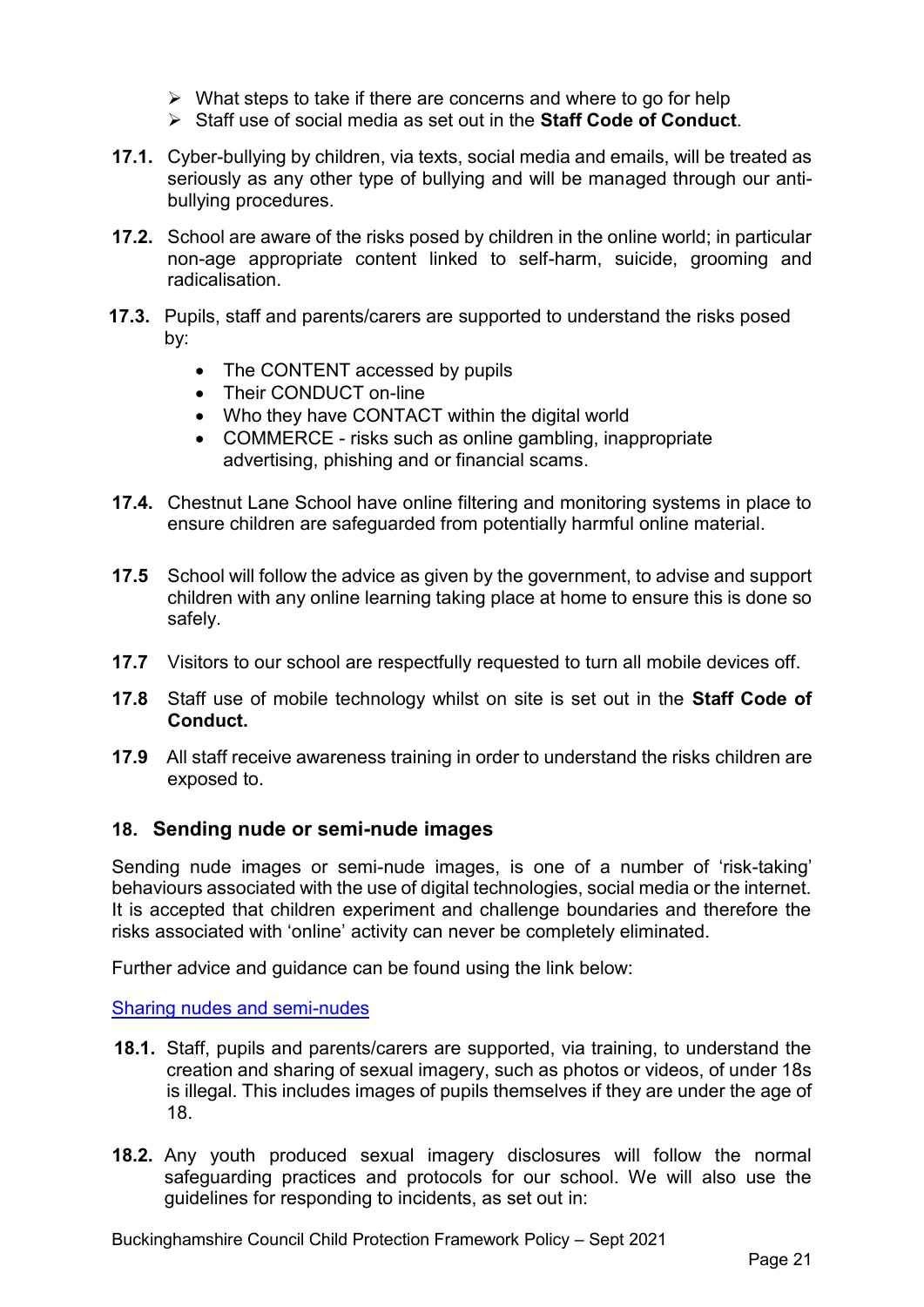Sharing nudes and semi-nudes: advice for education settings working with children and young people - GOV.UK (www.gov.uk) produced by the UK Council for Internet Safety.

**18.3.** If the incident meets the threshold it may be necessary to refer to the police in a timely manner.

## **19.Peer on peer abuse**

- **19.1.** Chestnut Lane School believes that all children have a right to attend school and learn in a safe environment free from harm by both adults and other pupils. We recognise that some safeguarding concerns can occur via peer on peer abuse.
- **19.2.** All staff operate a zero-tolerance policy to peer on peer abuse and will not pass off incidents as 'banter' or 'just growing up'.
- **19.3.** All staff recognise that peer on peer issues may include, but may not be limited to:
	- $\triangleright$  Bullying (including cyber bullying)
	- $\triangleright$  Racial abuse
	- $\triangleright$  Physical abuse, such as hitting, hair-pulling, shaking, biting or other forms of physical harm
	- $\triangleright$  Sexual violence and sexual harassment
	- $\triangleright$  Causing someone to engage in sexual activity without consent, such as forcing someone to strip, touch themselves sexually, or to engage in sexual activity with a third party
	- $\triangleright$  Abuse related to sexual orientation or identity
	- $\triangleright$  Sending nude or semi-nude images (consensual & non-consensual)
	- $\triangleright$  Upskirting and initiation/hazing type violence and rituals
	- $\triangleright$  Emotional abuse
	- $\triangleright$  Abuse within intimate partner relationships
- **19.4.** All staff should be able to reassure victims that they are being taken seriously and that they will be supported and kept safe.
- **19.5.** The following will be considered when dealing with incidents:
	- Whether there is a large difference in power between the victim and perpetrator i.e. size, age, ability, perceived social status or vulnerabilities, including SEND, CP/CIN or CLA
	- Whether the perpetrator has previously tried to harm or intimidate pupils
	- Any concerns about the intentions of the alleged perpetrator.
- **19.6.** In order to minimise the risk of peer on peer abuse taking place, school must:
	- Deliver RE/RSE/PSHE to include teaching pupils about how to keep safe and understanding what acceptable behaviour looks like
	- Ensure that pupils know that all members of staff will listen to them if they have concerns and will act upon them
	- Have systems in place for any pupil to be able to voice concerns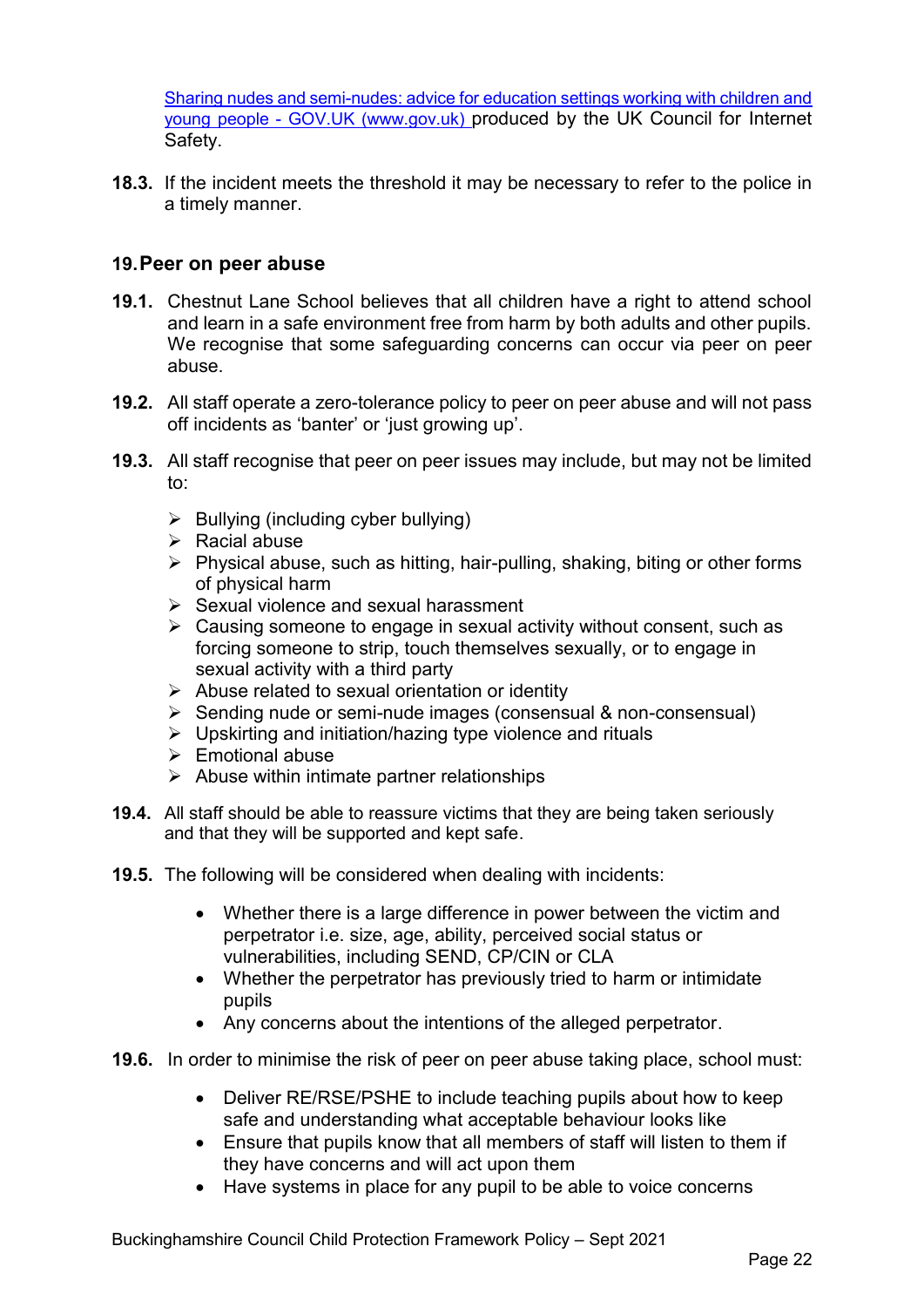- Develop robust risk assessments if appropriate
- Refer to any other relevant policies when dealing with incidents, such as the **Behaviour Policy** and/or the **Anti-Bullying Policy.**
- **19.7.** We recognise that 'Upskirting' involves taking a photograph under an individual's clothing without their knowledge. We understand that it causes the victim distress and humiliation and that any gender can be a victim. Staff recognise that 'Upskirting' is a criminal offence and must promptly report any such incidents to the Headteacher, DSL or most senior member of staff.
- **19.8.** Reference will be made to the following government guidance and part 5 of the **Keeping Children Safe in Education, Sept 2021** to ensure that all staff have an understanding of the serious nature of sexual violence and sexual harassment between children in schools. [Sexual violence and sexual harassment](https://assets.publishing.service.gov.uk/government/uploads/system/uploads/attachment_data/file/999239/SVSH_2021.pdf)  [between children in schools and colleges \(publishing.service.gov.uk\)](https://assets.publishing.service.gov.uk/government/uploads/system/uploads/attachment_data/file/999239/SVSH_2021.pdf)

## **20. Sexual violence and sexual harassment**

- **20.1.** Sexual violence and sexual harassment can occur between two children of **any age and sex**. It can occur through a group of children sexually assaulting or sexually harassing a single child or group of children. This can occur online, face to face (both physically and verbally) and can take place inside or outside of school. As set out in Part five of the KCSIE 2021, all staff maintain an attitude of **'it could happen here'** and it is never acceptable.
- **20.2.** All staff have a responsibility to address inappropriate behaviour in a timely manner, however seemingly insignificant it may appear.
- **20.3.** All victims will be reassured that they are being taken seriously and that they will be supported and kept safe. No child will ever be made to feel ashamed for making a report or that they are creating a problem for our school.

## **21.Cultural issues**

- **21.1.** As a school we are aware of the cultural diversity of the community around us and work sensitively to address the unique culture of our pupils and their families as they relate to safeguarding and child protection. This includes children at risk of harm from abuse arising from culture, ethnicity, faith and belief on the part of their parent, carer or wider community.
- **21.2.** Staff must report concerns about abuse linked to culture, faith and beliefs in the same way as other child protection concerns.

## **22.So-called 'honour' based abuse**

**22.1.** Staff at our school understand there is a legal duty to report known cases of Female Genital Mutilation (FGM) and So Called 'Honour' Based Abuse to the police and they will do this with the support of the DSL. [Mandatory reporting](https://www.gov.uk/government/publications/mandatory-reporting-of-female-genital-mutilation-procedural-information)  [of female genital mutilation: procedural information -](https://www.gov.uk/government/publications/mandatory-reporting-of-female-genital-mutilation-procedural-information) GOV.UK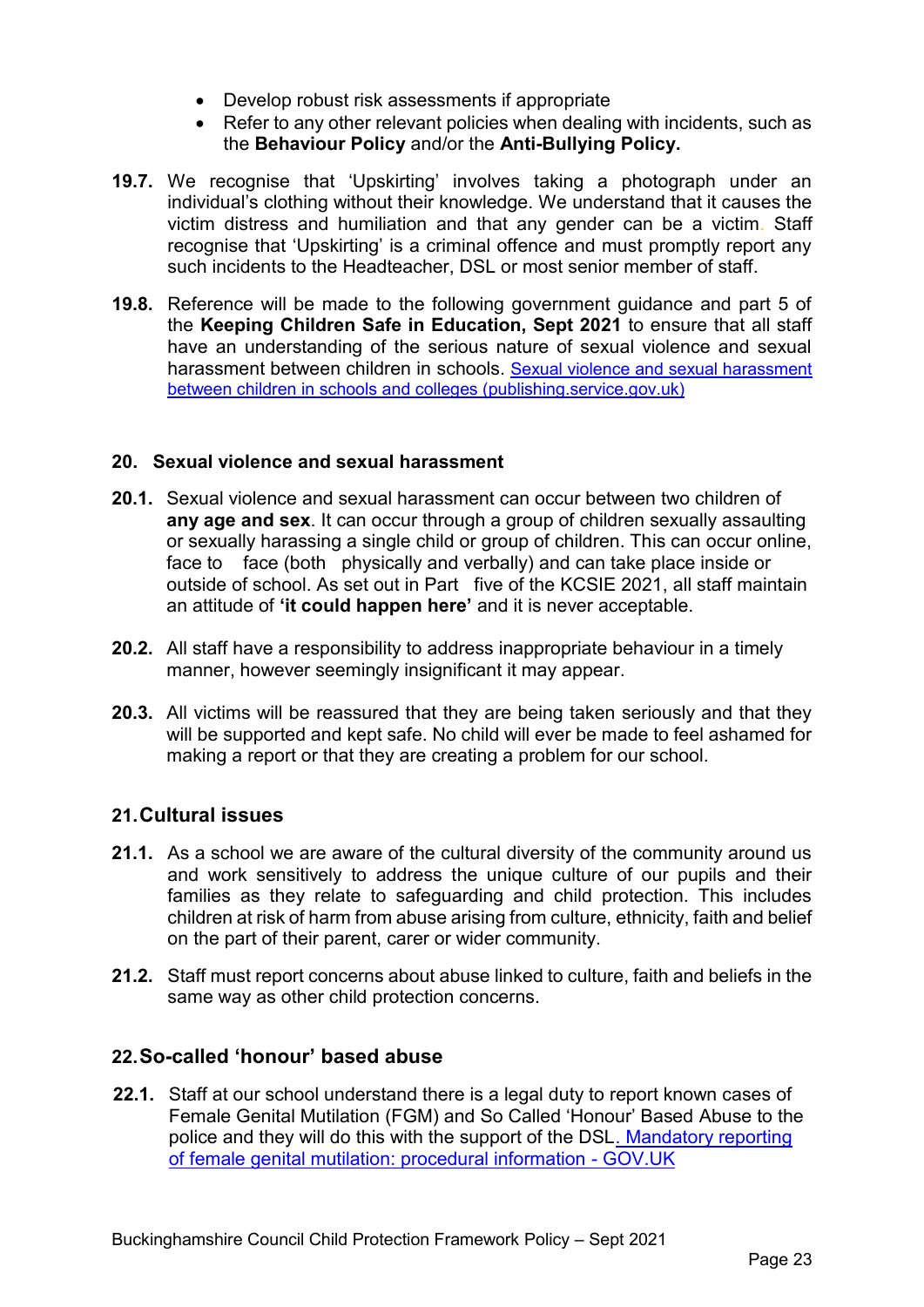- **22.2.** Our school is aware of the need to respond to concerns relating to forced marriage and understand that it is illegal, a form of child abuse and a breach of children's rights. We recognise some pupils, due to capacity or additional learning needs, may not be able to give an informed consent and this will be dealt with under our child protection processes. Chestnut Lane School staff can contact the Forced Marriage Unit if they need advice or information. Contact 020 7008 0151 [fmu@fco.gov.uk.](mailto:fmu@fco.gov.uk)
- **22.3.** We are aware of the signs of FGM [Female genital mutilation \(FGM\) | NSPCC.](https://www.nspcc.org.uk/what-is-child-abuse/types-of-abuse/female-genital-mutilation-fgm/)
- **22.4.** We recognise both male and female pupils may be subject to honour-based abuse.
- **22.5.** We promote awareness through training and access to resources, ensuring that the signs and indicators are known and recognised by staff.
- **22.6.** Any suspicions or concerns for forced marriage are reported to the DSL who will refer to First Response or the police if emergency action is required.

## **23.Contextual safeguarding**

- **23.1.** Contextual Safeguarding is an approach to understanding, and responding to, children's experiences of significant harm beyond their families. It recognises that the different relationships that children form in their neighbourhoods, schools and online can feature violence and abuse. Parents and carers may have little influence over these contexts, and children's experiences of extrafamilial abuse can undermine parent/carer-children relationships.
- 23.2. At Chestnut Lane School all staff recognise that pupils may encounter safeguarding incidents that happen outside of school and can occur between children outside of this environment. We will respond to such concerns, reporting to the appropriate agencies in order to support and protect the pupil.
- **23.3.** All staff and especially the DSLs, will consider the context of incidents that occur outside of school to establish if situations outside of their families may be putting the pupil's welfare and safety at risk of abuse or exploitation, including (but not limited to) sexual exploitation, criminal exploitation and serious youth violence.
- **23.4.** Children who may be alleged perpetrators will also be supported to understand the impact of contextual issues on their safety and welfare.
- **23.5.** In such cases the individual needs and vulnerabilities of each child will be considered.

Further guidance can be found at: <https://contextualsafeguarding.org.uk/>

## **24.Serious violence**

**24.1.** All staff are aware of signs and indicators which may signal that children are at risk from, or are involved with, serious violent crime. These may include increased absence from school, a change in friendships or relationships with older individuals or groups, a significant decline in performance, signs of selfharm or significant change in well-being or signs of assault or unexplained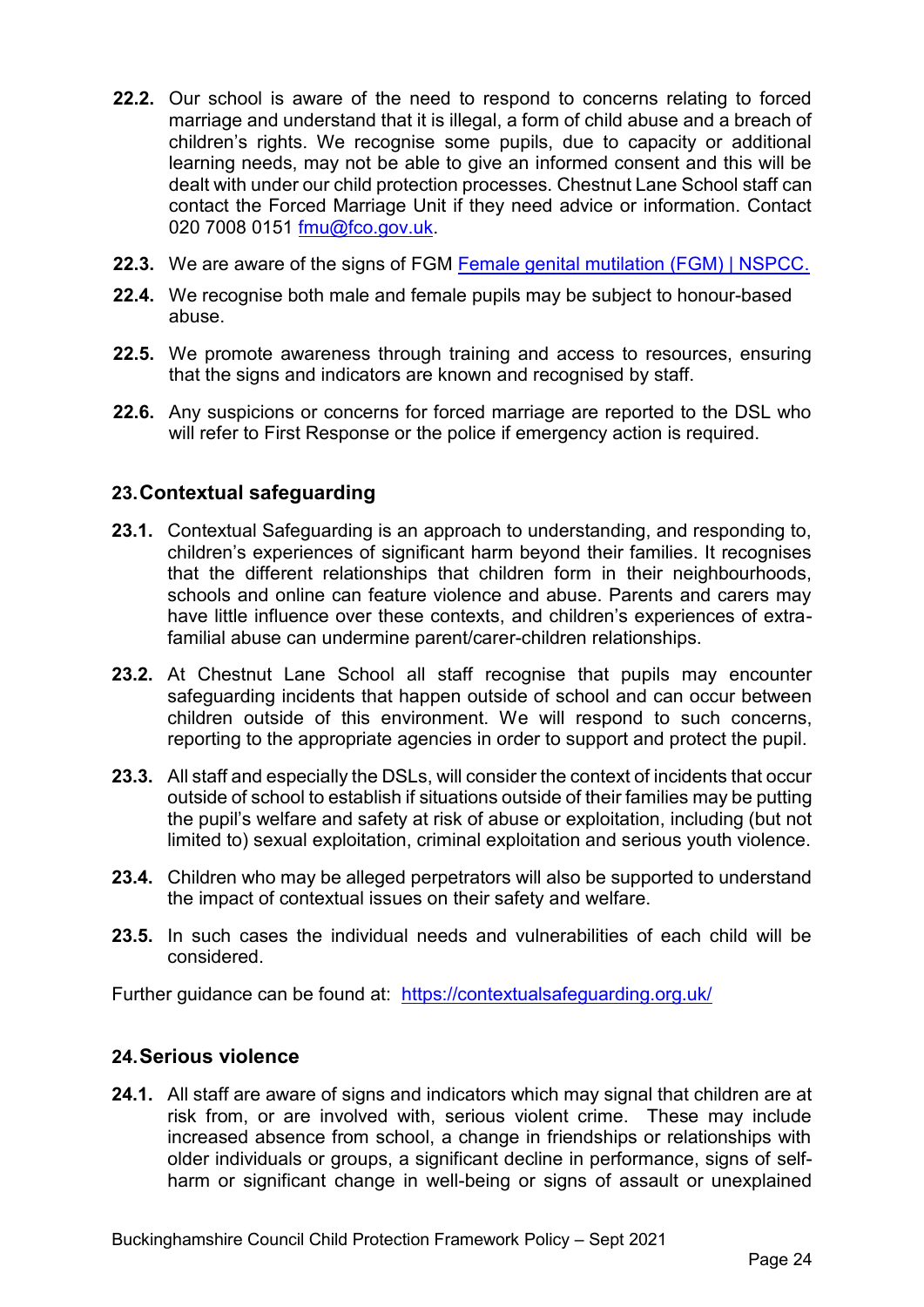injuries. Staff are aware that unexplained gifts or new possessions could also indicate that children have been approached by, or are involved with, individuals associated with criminal networks or gangs.

## **25. Domestic abuse**

All staff recognise that children who experience domestic abuse, including intimate partner abuse, can suffer long lasting emotional and psychological effects. Staff must report any concerns using the school's safeguarding procedures.

Chestnut Lane School recognises that some groups of children are potentially at greater risk of harm.

## **26. Children who need a social worker (Child Protection and Child In Need Plans)**

- **26.1.** Staff recognise that children may have a social worker due to safeguarding or welfare needs and this can cause them to have barriers with attendance, behaviour, learning and mental health.
- **26.2.** Chestnut Lane School will share information with a social worker for any child whom they are supporting to ensure decisions are made in the best interests of the child.
- **26.3.** Informed decisions will be made by staff with regards to safeguarding for those children who are being supported by a social worker.

## **27. Mental health**

- **27.1.** At Chestnut Lane School we are aware that mental health problems can be an indicator that a child has suffered or may be at risk of suffering abuse, neglect, or exploitation. We have a qualified Mental Health First Aider.
- **27.2.** Staff recognise that traumatic adverse childhood experiences can have lasting impact throughout a child's life and this can impact on mental health, behaviour and education.
- **27.3.** Staff will report any mental health concern that is linked to a safeguarding concern to the DSL.
- **27.4.** Where there are concerns for a child's mental health Chestnut Lane School will seek advice from a trained professional, who would be able to make a diagnosis of a mental health problem.

[Mental health and behaviour in schools \(publishing.service.gov.uk\)](https://assets.publishing.service.gov.uk/government/uploads/system/uploads/attachment_data/file/755135/Mental_health_and_behaviour_in_schools__.pdf)

## **28.Use of photography**

**28.1.** We will often use photographs and film to capture achievements, monitor a child's development and help promote successes within our school. Guidelines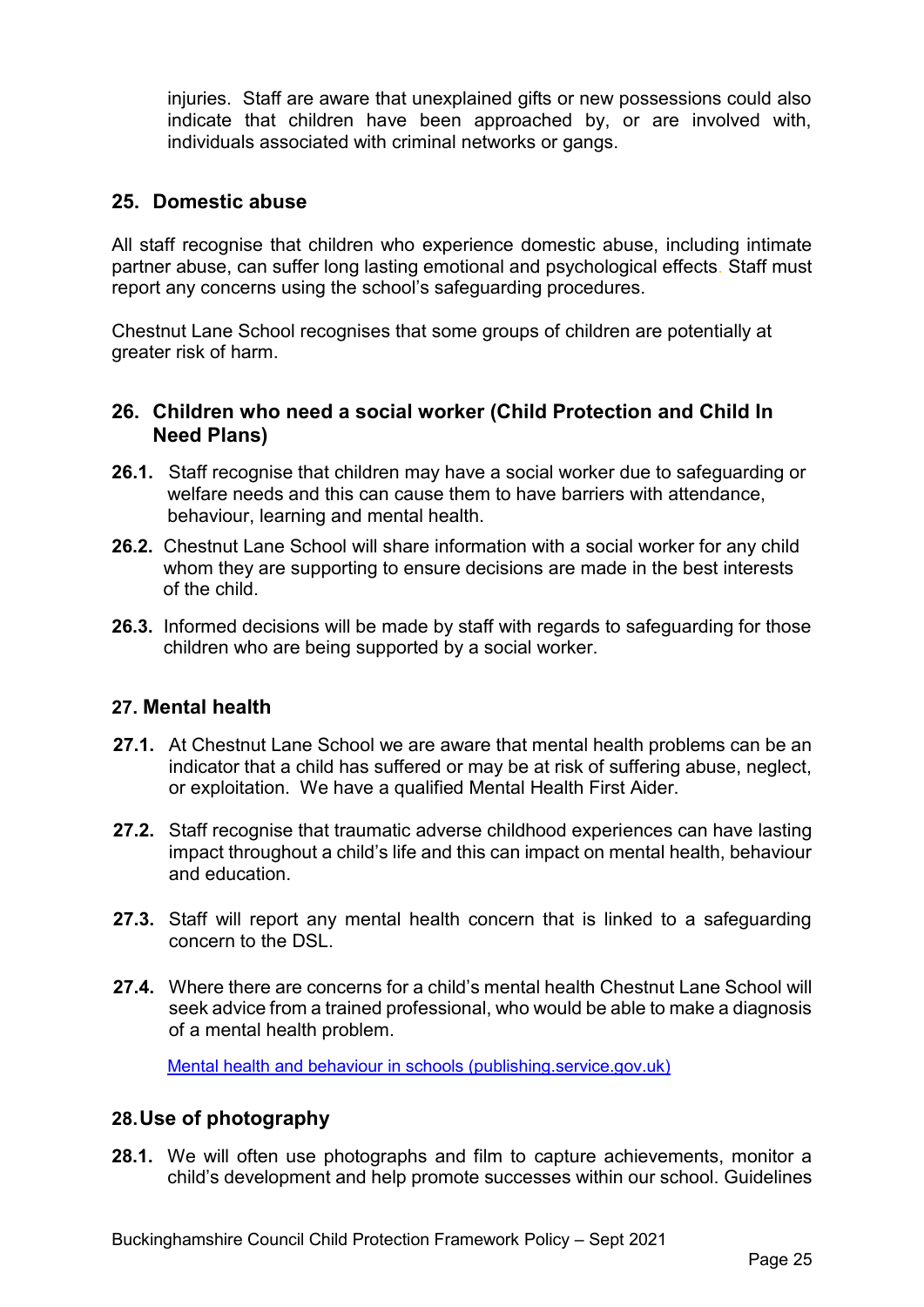for the use of photography and videos in Chestnut Lane School is set out in our School Guide.

# **29.Policy review**

The Governing Body of our school is responsible for ensuring the annual review of this policy. The date the next review is due is on the front cover of this policy.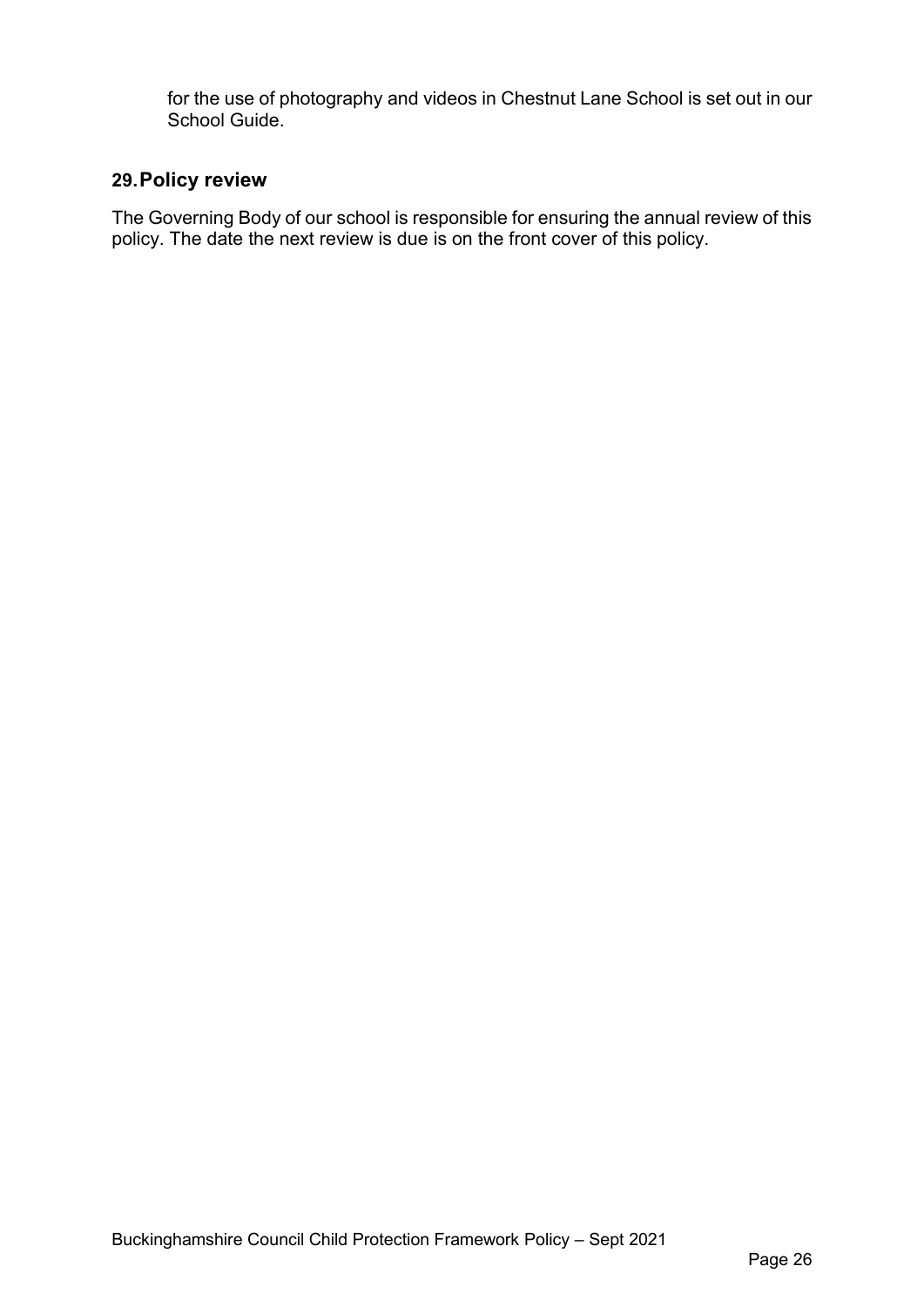# **Appendix**

Everyone who works with children has a duty to safeguard and promote their welfare. They should be aware of the signs and indicators of abuse and know what to do and to whom to speak if they become concerned about a child or if a child discloses to them.

The following is intended as a reference for school staff and parents/carers if they become concerned that a child is suffering or likely to suffer significant harm.

The Children Act 1989 defines abuse as when a child is suffering or is likely to suffer 'significant harm'. Harm means ill treatment or the impairment of health or development. Four categories of abuse are identified:

# **Categories of Abuse**

Child abuse is a form of maltreatment. Somebody may abuse or neglect a child by inflicting harm, or by failing to act to prevent harm. Children people may be abused in a family or in an institutional or community setting by those known to them or, more rarely, by others. Abuse can take place wholly online, or technology may be used to facilitate offline abuse. Children may be abused by an adult or adults, or another child or children.

## **Physical Abuse**

A form of abuse which may involve; hitting, shaking, throwing, poisoning, burning or scalding, drowning, suffocating, or otherwise causing physical harm to a child. Physical harm may also be caused when a parent or carer fabricates the symptoms of, or deliberately induces, illness in a child.

## **Emotional Abuse**

The persistent emotional maltreatment of a child such as to cause severe and persistent adverse effects on the child's emotional development. It may involve conveying to a child that they are worthless or unloved, inadequate, or valued only insofar as they meets the needs of another person. It may include not giving the child opportunities to express their views, deliberately silencing them or 'making fun' of what they say or how they communicate. It may feature age or developmentally inappropriate expectations being imposed on children. These may include interactions that are beyond a child's developmental capability, as well as overprotection and limitation of exploration and learning, or preventing the child participating in normal social interaction. It may involve seeing or hearing the ill-treatment of another. It may involve serious bullying (including cyber bullying), causing children frequently to feel frightened or in danger, or the exploitation or corruption of children. Some level of emotional abuse is involved in all types of maltreatment of a child, though it may occur alone.

## **Sexual Abuse**

Involves forcing or enticing a child to take part in sexual activities, not necessarily involving a high level of violence, whether or not the child is aware of what is happening. The activities may involve physical contact, including assault by penetration (for example, rape or oral sex) or non-penetrative acts such as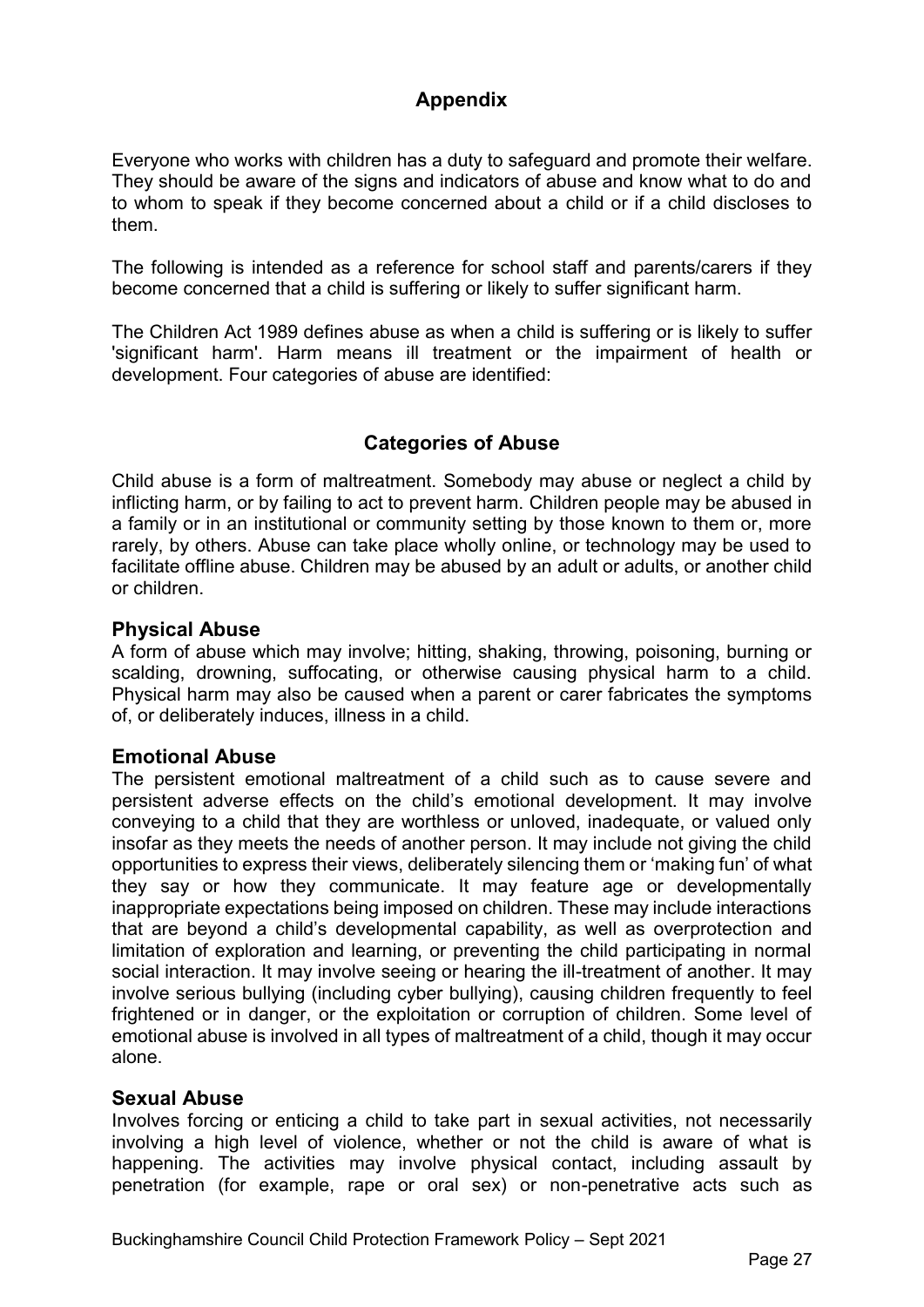masturbation, kissing, rubbing and touching outside of clothing. They may also include non-contact activities, such as involving children in looking at, or in the production of, sexual images, watching sexual activities, encouraging children to behave in sexually inappropriate ways, or grooming a child in preparation for abuse. Sexual abuse can take place online and technology can be used to facilitate offline abuse. Sexual abuse is not solely perpetrated by adult males. Women can also commit acts of sexual abuse, as can other children.

## **Neglect**

The persistent failure to meet a child's basic physical and/or psychological needs, likely to result in the serious impairment of the child's health or development. Neglect may occur during pregnancy as a result of maternal substance abuse. Once a child is born, neglect may involve a parent or carer failing to:

- a) provide adequate food, clothing and shelter (including exclusion from home or abandonment)
- b) protect a child from physical and emotional harm or danger
- c) ensure adequate supervision (including the use of inadequate caregivers)
- d) ensure access to appropriate medical care or treatment. It may also include neglect of, or unresponsiveness to, a child's basic emotional needs.

# **Exploitation**

Exploitation is a form of child abuse and may take a number of forms:

## **Child Sexual Exploitation (CSE) and child Criminal Exploitation (CCE)**

Both CSE and CCE are forms of abuse that occur where an individual or group takes advantage of an imbalance in power to coerce, manipulate or deceive a child into taking part in sexual or criminal activity, in exchange for something the victim needs or wants, and/or for the financial advantage or increased status of the perpetrator or facilitator and/or through violence or the threat of violence. CSE and CCE can affect children, both male and female and can include children who have been moved commonly referred to as trafficking) for the purpose of exploitation.

Taken from – **"Keeping Children Safe in Education 2021".**

Home Office – [Serious Violence Strategy, April 2018 \(publishing.service.gov.uk\)](https://assets.publishing.service.gov.uk/government/uploads/system/uploads/attachment_data/file/698009/serious-violence-strategy.pdf)

## **County Lines**

County lines is a term used to describe gangs and organised criminal networks involved in exporting illegal drugs using dedicated mobile phone lines or other form of "deal line". This activity can happen locally as well as across the UK - no specified distance of travel is required. Children and vulnerable adults are exploited to move, store and sell drugs and money. Offenders will often use coercion, intimidation, violence (including sexual violence) and weapons to ensure compliance of victims. Taken from **"Keeping Children Safe in Education 2021"**

## **Extremism**

Extremism is the vocal or active opposition to our fundamental values, including democracy, the rule of law, individual liberty and the mutual respect and tolerance of